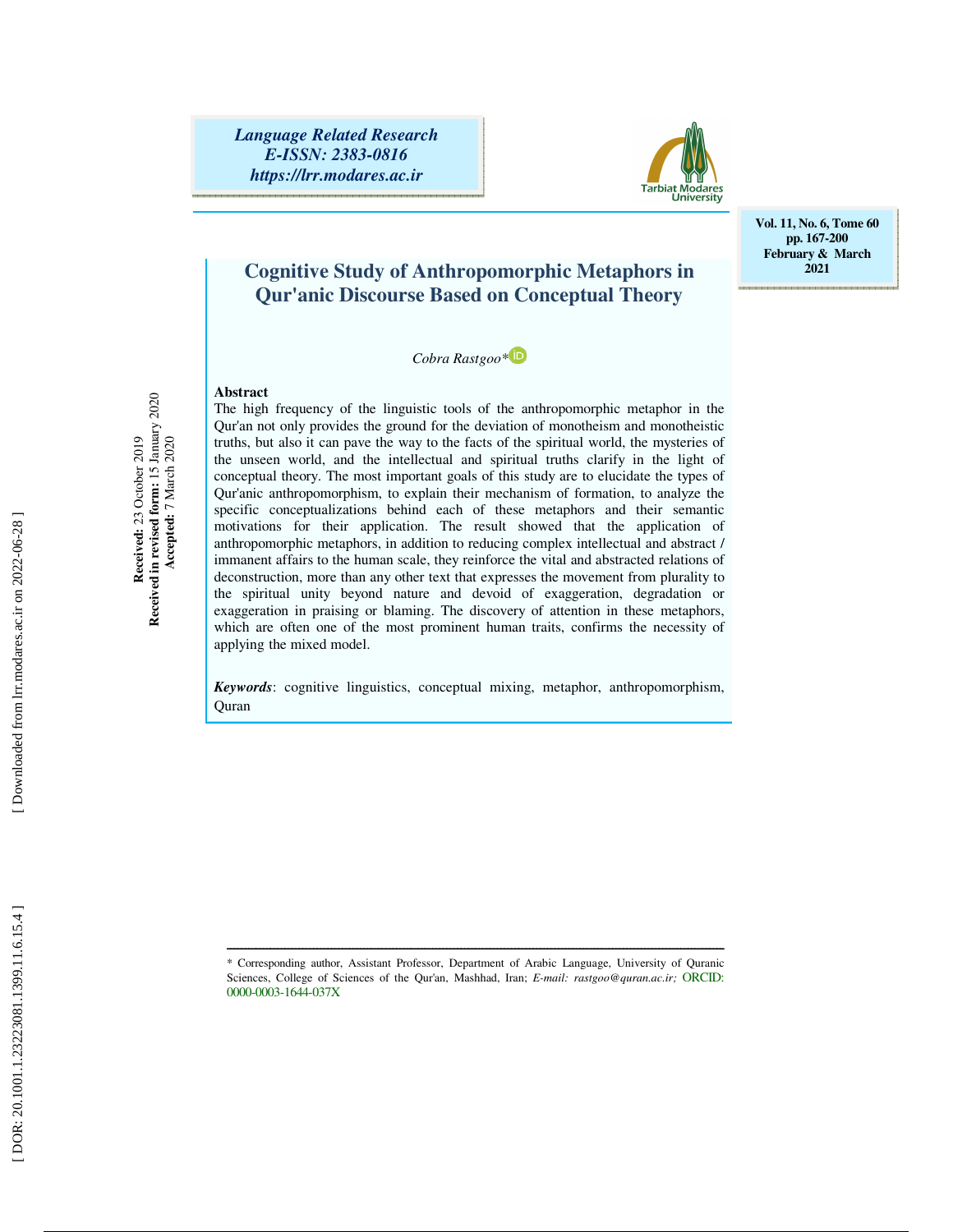*Language Related Research 11(6), (February & March, 2021) 167-200*

### **1. Introduction**

The language of the Qur'an, like the language of other religious and literary texts, contains natural phenomena and high-frequency and abstract concepts, the various tools have been used, such as metaphor to facilitate the transmission of these phenomena and concepts to the audience and the perception of these phenomena and concepts. In the Romantic view, metaphor is a testament to the role of imagination in conceptualization and reasoning, and it is not limited to the language of literature. This view has found a special place in the research of cognitive linguists such as Gilles Fauconnier and Mark Turner, the perception of imagination role in language and the process of meaning-making especially the "creative" aspects of meaning construction, such as an innovative metaphor, meta-normality (deviated from the principle), eventually led to the emergence of conceptual blending theory.

In this regard, anthropomorphism or anthropomorphic metaphor can be considered as a cognitive practice, more than any kind of metaphor that is actually the result of human mental imagination and the induction into anything; because in the light of the theory of integration, on the one hand, two seemingly alien elements are intertwined and create ambiguity, and on the other hand, the unfamiliar element is represented in the new perspective with the help of the familiar element. In other words, this theory shows the mechanism of the formation meaning in the mind.

### **2. The Statement of Problem**

Anthropology is derived from the Greek root anthropus "human" and the logos link "speech, cognition" (Panoff and Pern, 1973, translated by Askari Khaneghah, 1369: 22) According to this definition in the field of art and literature, to anything other than existence and human nature (living and inanimate), such as animals, plants, inanimate objects and even natural phenomena and changes (day, night, wind, rain and storm, etc.), human characteristics such as body shape, appearance, feelings, sounds, accents, etc. are induced (Asnaashari and Sadeghian, Hakak, 1398: 258-287).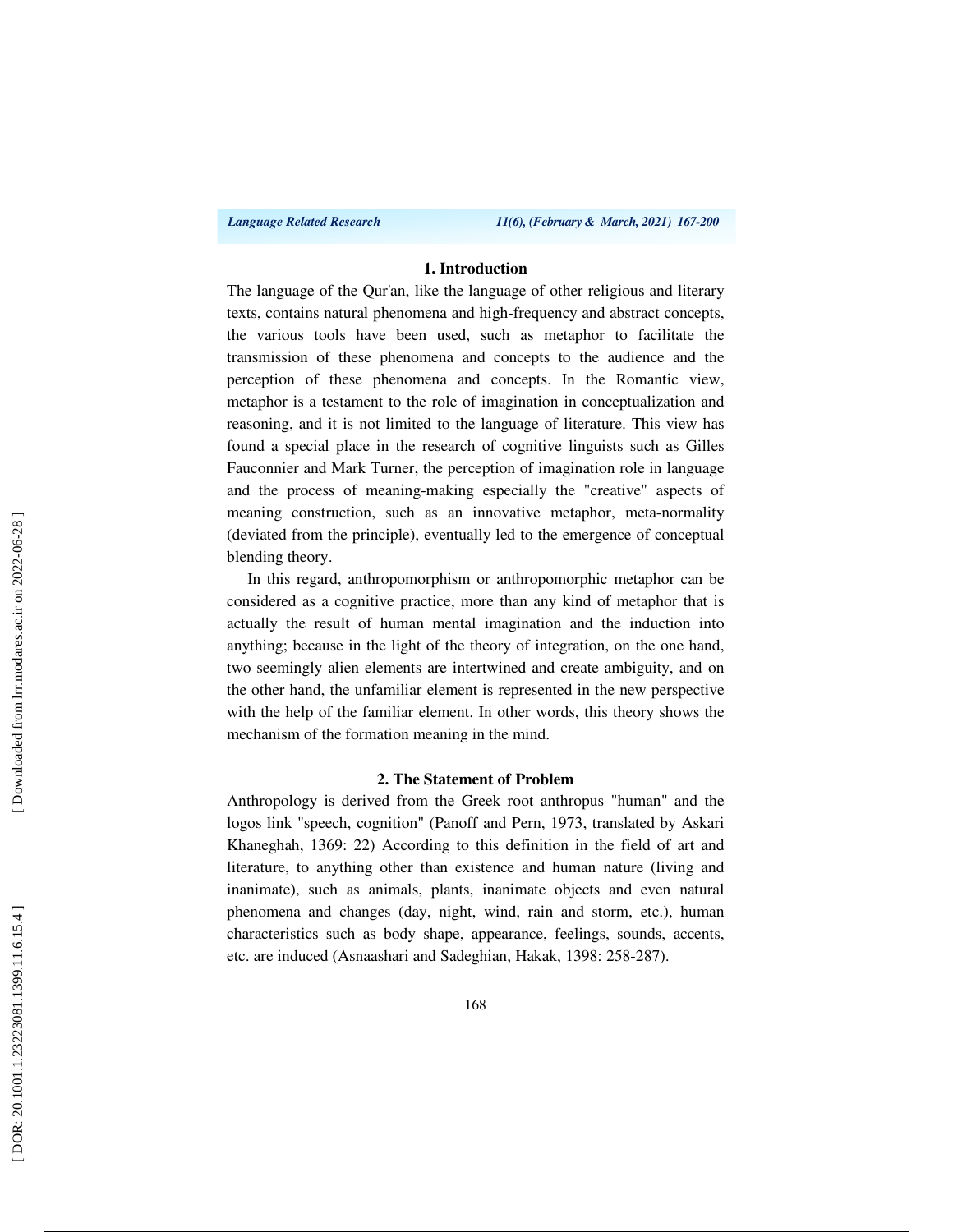### *Cognitive Study of Anthropomorphic … Cobra Rastgoo*

This type of metaphor can be studied and analyzed with the help of the conceptual theory of " Conceptual Blending Theory ". According to the conceptual cognitive process, human beings can subconsciously take the structures from one domain or input, integrating it into a kind of coherent information construction with the elements of another domain / input in "generic space". In such an approach, a new mental space is created in which one domain is merged with another domain based on imagination or in other words, through "conceptual projection" (Moazani and Khanjari, 2014: 4-5; Ardabili et al., 2015: 36; Geertz, 2009, Safavid translation, 1393: 432). Thus, the unusual concepts that violate the general and real logic of human beings they use a mixed process to give birth to new meanings (Moazani and Khanjari, 2014: 4-5).

Anger is a natural reaction of an organism to a situation in which a person fails, which in verse 154 of Surah A'raf, "But you are silent about Moses of anger," is interpreted in a human way.

In this verse, the verb "silent", which is a human act, is attributed to one of the inner states of man, namely "anger". According to Ghaeminia (1396: 319), anger seems to be assumed as a minor human being within the Prophet Moses (pbuh). When a person becomes angry, it is as if someone appears inside him who commands him to do things.

According to the mixed theory, the above documents show two domains of origin; The first realm is human and the second realm is the inner state of internal anger. As a result of the fusion of two realms, a mixed realm is obtained in which anger is portrayed as a human being who can speak and remain silent. Undoubtedly, the use of anthropomorphism in this verse and the personification of anger have beautifully illustrated human's control when he is angry. When a person becomes upset, he loses control, so it is his anger that manages his behavior and forces him to engage in an inappropriate, emotional, and unconventional behaviors. This is an important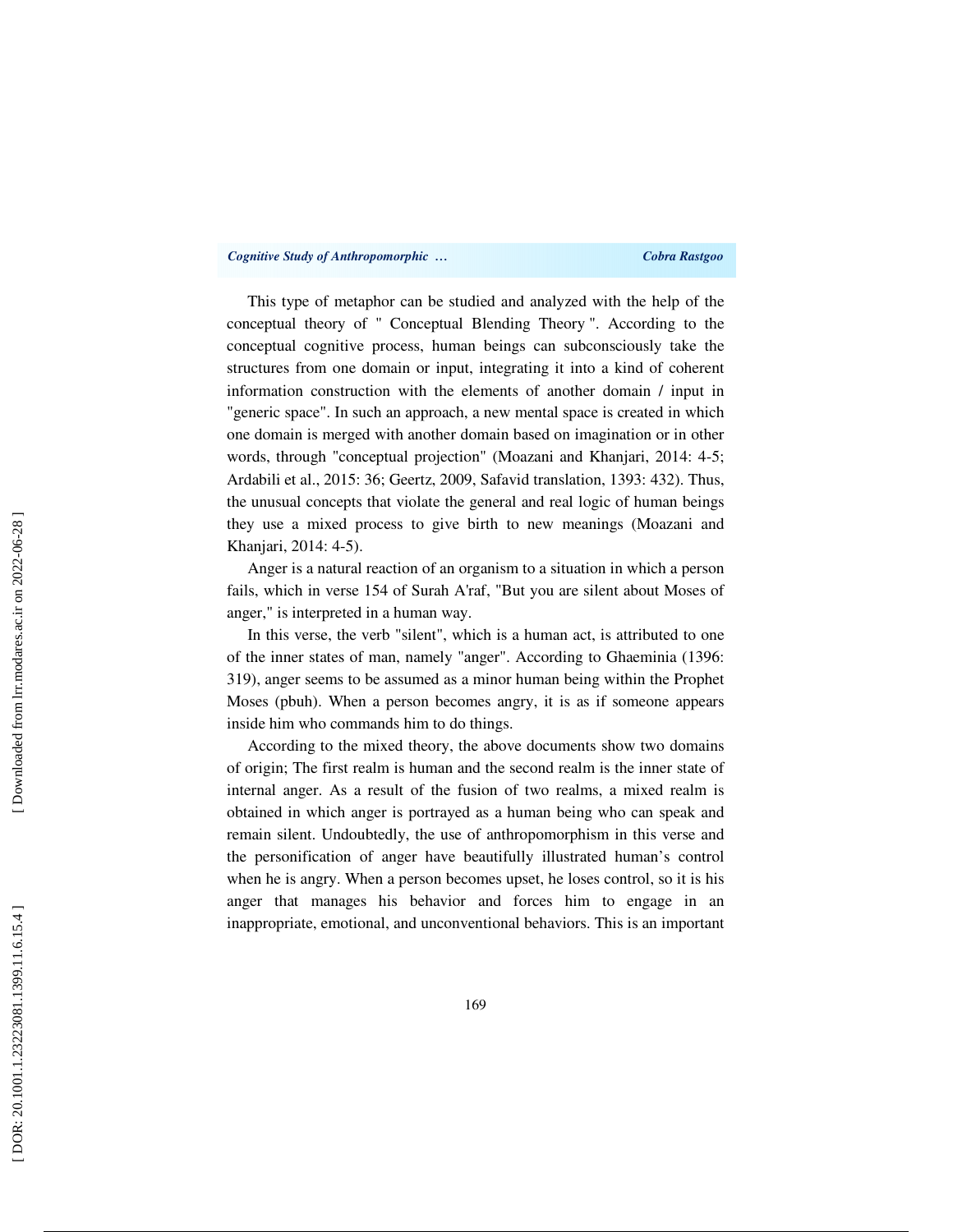psychological principle that the glorious Word refers to by applying the concept of personification.

### **3. Purpose, Questions and Hypotheses**

The language of the Qur'an is full of unique and abstract concepts that have been presented to the audience using the anthropomorphic metaphors comparing to the human language. The nature, abstractions, and natural reactions of the organism are some of these concepts. It seems necessary to study these concepts in order to explain the mechanism of their metaphors and to discover the specific conceptualization behind each of these concepts in order to reveal another part of the expressive miracle of the Qur'an. Accordingly, the present study tries to examine those Qur'anic evidences in which inhuman concepts have been conceptualized with the help of human semantic components to answer the following questions:

1. What is the purpose of applying the mixed theory to the meaning of anthropomorphic metaphors in Qur'an?

2. What are the semantic motives for using anthropomorphism in Qur'an? The hypotheses considered are as follows:

-The application of this theory in Qur'an, like other texts, clarifies the existence of the human features in metaphors. It also shows the importance of compounds in the discovery of focus.

-Anthropomorphism in Qur'an is often done to show the spiritual dimension of nature and transcendental phenomena, as well as the movement from plurality to unity.

### **4. Methodology**

The present study seeks to determine the mechanism of formation of Qur'anic anthropomorphic metaphors in expressing abstract concepts in a scientific and methodical manners by using the interdisciplinary method of "conceptual compounds" in Qur'anic studies. Regarding the fact that one of the important tools of researchers in the field of humanities is books, the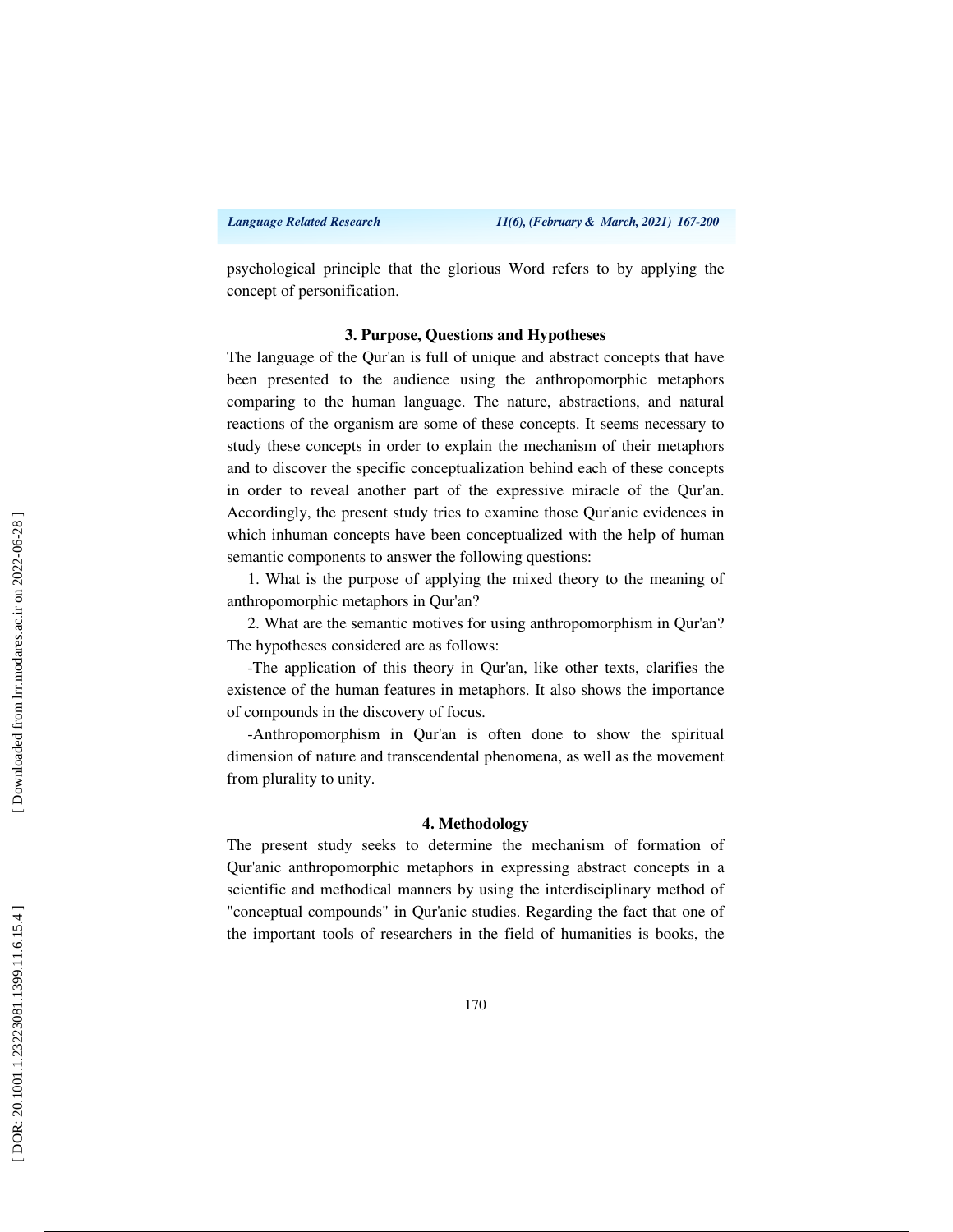tools of this article are shaped by the glorious words and Quranic data and dictionaries and commentary books.

### **5. Results**

In this study, the concept of anthropomorphism as one of the linguistic domains of the discourse of the Holy Quran was studied and analyzed according to the theory of " Conceptual Blending Theory " and while showing some verses that:

The theory of "blending" is a new and wonderful tool for analyzing the linguistic interpretations of Qur'an, including similes, allegories, metaphors, anthropomorphisms, allusions, and so on. This theory, in addition to explaining the mechanism of origin of these meanings, enhances the power of cognitive analysis, and opens the new perspectives in the mind of the interpreter and reveals the hidden dimensions of the linguistic interpretations of the Qur'an in the better way.

-The theory of "blending" pursues several goals, but the common goal of all blends and compounds are to achieve a human features. This goal is very important in the analysis of Qur'anic integrations, because the Holy Qur'an has explained many intellectual truths, divinity, occult unknowns and abstract concepts using the tangible human experiences appropriate to the audience. Another purpose of applying the conceptual blending theory is that it is importance in discovering the center of metaphorical meanings and strengthening the vital and abstract relations.

-Anthropomorphism in the Qur'an is often done to show the spiritual dimension of nature and transcendental phenomena, as well as to move from plurality to unity away from excesses in magnification, degradation or exaggeration in praise or condemnation, and so on.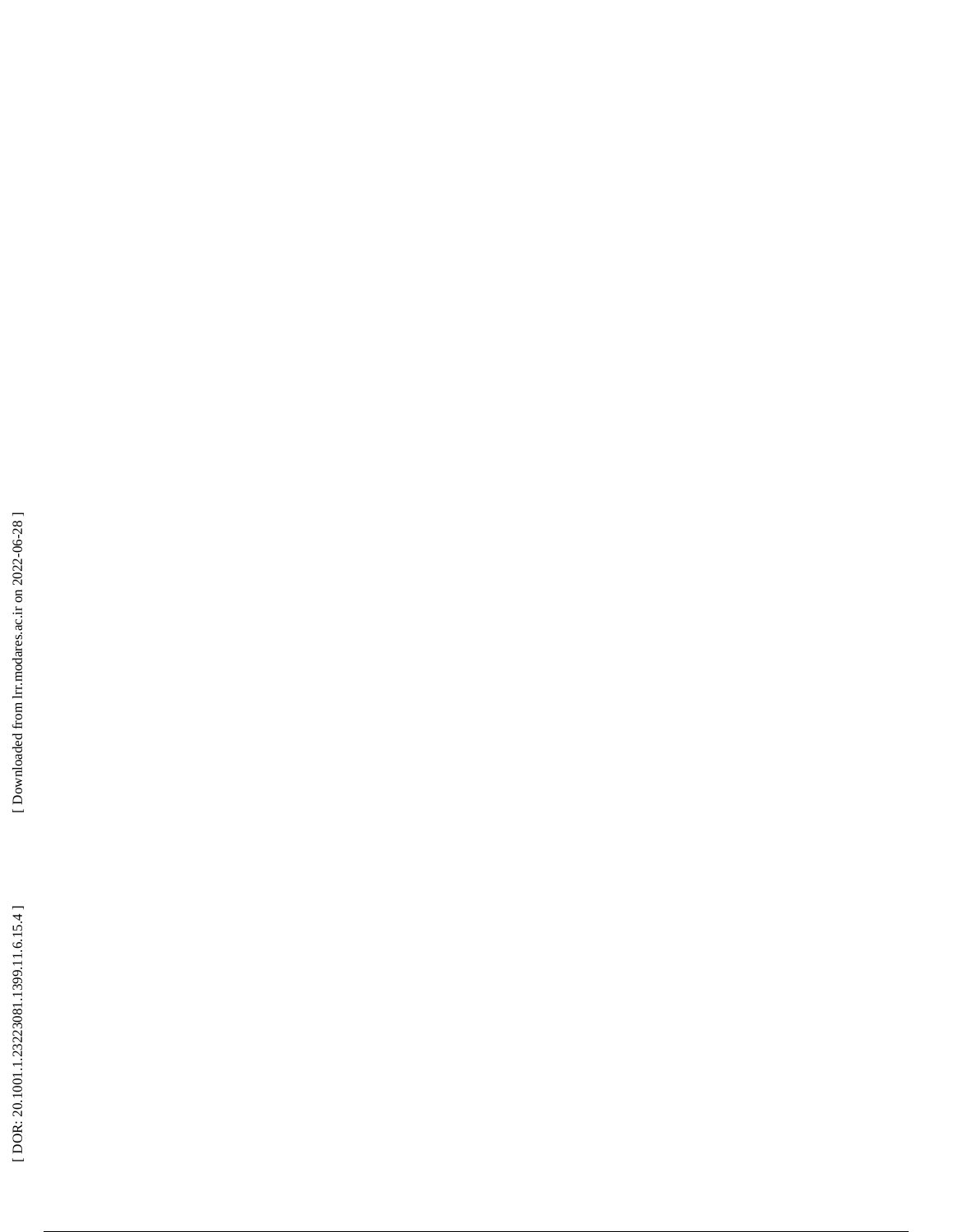

### كبري راستگو \*

استاديار گروه زبان و ادبيات عربي دانشگاه علوم و معارف قرآن كريم، دانشكدة علوم قرآني مشهد، ايران.

دريافت: ٩٨/٠٨/٠١ پذيرش: ٩٨/١٢/١٧

### چكيده

بسامد بالاي ابزار زباني استعارة آنتروپومورفيك در قرآن نهتنها زمينة انحراف انديشگاني از توحيـد و حقايق توحيدي را فراهم نميكند، بلكه در پرتو نظرية آميزة مفهومي، حقايق عالم ربوبي، مجهولات عـالم غيب و حقايق عقلي و معنوي را در مقياس بشري روشن ميسازد. بدين تصـور مهـم تـرين اهـداف ايـن نوشتار استخراج گونههايي از آنتروپومورفيسم قرآني، تبيـين سـازوكارهاي شـكل گيـري آن هـا، تحليـل مفهومسازيهاي خاص در وراي هريك از اين اسـتعاره هـا و انگيـزه هـاي معنـايي كاربسـت آن هاسـت. دستاورد حاصل نشان داد كه كاربست استعارات آنتروپومورفيك افزون بر كاهش امـور پيچيـدة عقلـي و انتزاعي/غيرعيني به مقياس بشري و تقويت روابط حياتي و انتراعيزدايـي، بـيش از هـر مـتن ديگـري بيانگر حركت از كثرت به وحدت و بعد معنـوي طبيعـت و مـاوراء آن بـه دور از افـراط در بـزرگ نمـايي، كوچكنمايي و يا زيادهروي در مدح يا مذمت و... است. همچنين، كشف كانون توجـه در ايـن اسـتعارات كه غالباً يكي از صفات انساني، در آنها برجسته مـي شـود، ضـرورت كاربسـت الگـوي آميـزه را تأييـد ميكند.

ـــــــــــــــــــــــــــــــــــــــــــــــــــــــــــــــــــــــــــــــــــــــــــــــــــــــــــــــــــــــــــــــــــــــــ

واژههاي كليدي: زبانشناسيِشناختي، آميزة مفهومي، استعاره، آنتروپومورفيسم، قرآن.

E-mail: rastgoo@quran.ac.ir :مقاله مسئول نويسندة\*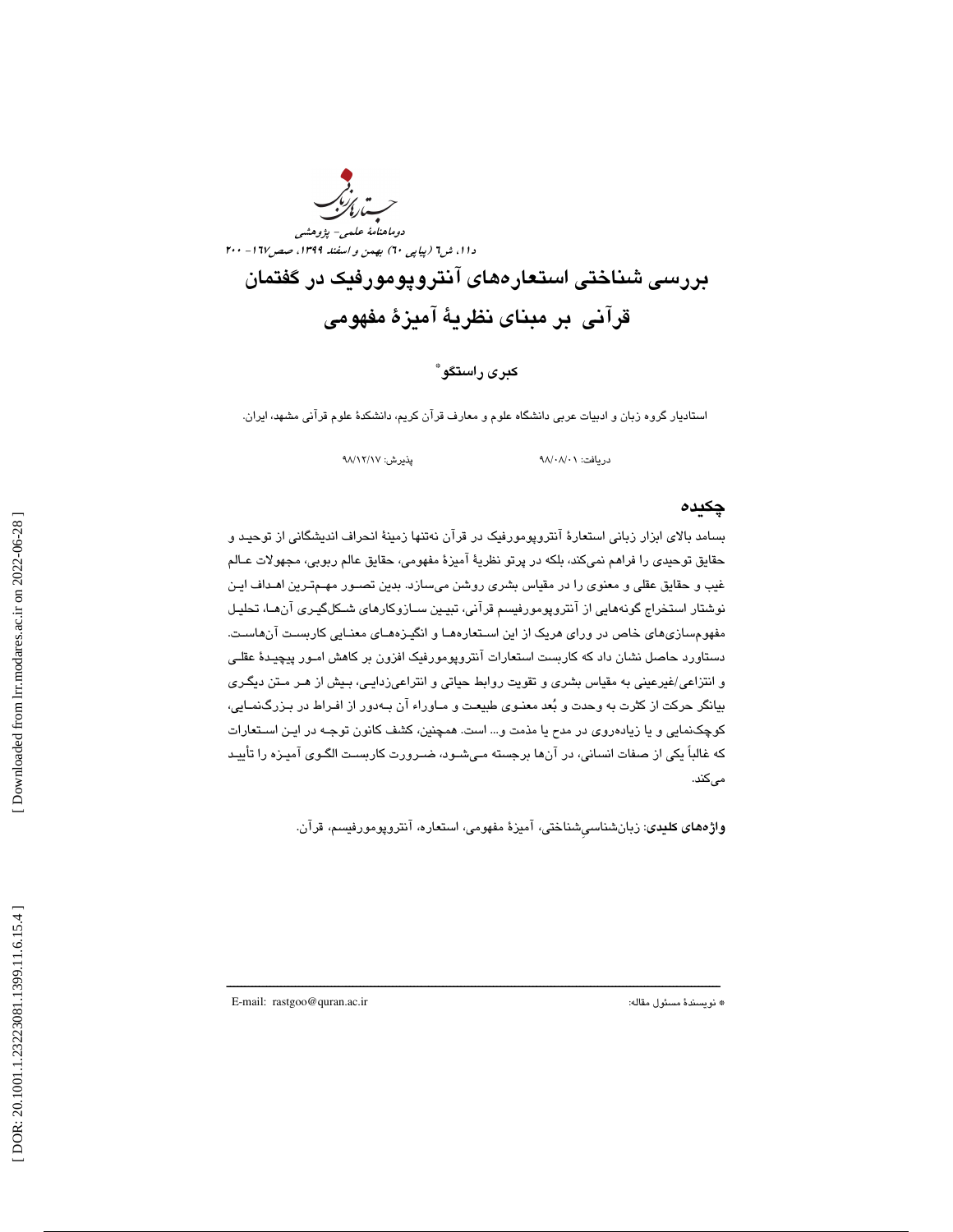كبري راستگو بررسي شناختي استعارههاي...<br>استعارههاي بررسي شناختي استعارههاي بررسي شناختي استعارههاي بررسي شناختي استعارههاي...<br>استعارههاي بررسي

## ۱. مقدمه

زبان قرآن مانند زبان ديگر متون ديني و ادبي، حاوي پديـدههـاي طبيعـي و مفـاهيم مجـرد و انتزاعي پربسامدي است كه بهمنظور آسانسازي انتقال اين پديدهها و مفـاهيم بـه مخاطـب و درک او از اين پديدهها و مفاهيم، از ابزار متعددي ازجمله تشـبيه، اسـتعاره، مجـاز، كنايــه و... استفاده شده است. اين ابزارها از شواهد بارز ابعاد بشري زبان قرآن بهشـمار مـيآينـد و در القاي معاني نوزا و بديع نهفته در وراي مفهومسازي هريک از آنها بسيار مؤثرند.

بسامد بالاي اين ابزار بهويژه استعاره در نظامهاي مختلف بشري، به پيـدايش دو نگـرش كلى كلاسيك` و رمانتيك<sup>۲</sup> در مطالعهٔ استعاره انجاميد؛ در نگرش كلاسيک كه تا به امروز نيـز رواج داشته است، استعاره شگردي براي هنرآفريني بهشمار ميآيد و ويـژة زبـان ادب اسـت. در نگرش رمانتيك، استعاره شاهدي براي نقـش تخيـل در مفهـوم سـازي و اسـتدلال شـمرده ميشود و به زبان ادب محدود نيست، لذا بدون توجه به چگونگي فهم انسان از جهان مطالعـة چيستي استعاره تقريباً ناممكن است. اين نگرش در تحقيقات زبانشناسـانِ شـناختي از جملـه ژيل فوكونيه<sup>۲</sup> و مـارک ترنـر <sup>؛</sup> جايگـاه ويـژهاى يافـت و دركِ نقـش تخيـل در زبـان و فراينـد معناسازی، بەويژه جنبەھـای «خـلاق» سـاختِ معنـا ماننـد اسـتعارەھـای بـدیع و فراھنجـار، درنهايت به پيدايش نظريهٔ آميزهٔ مفهومی/شناختی ٔ منجر شد.

شايستة بيان اينكه بايد انسانانگاري يا تشـخيص را كـه در نوشـتار حاضـر از اصـطلاح استعارة آنتروپومورفيك براي توصيف آن استفاده ميشود، بيش از هر نوع اسـتعاره اي كـه درواقع حاصل تصورات ذهني انسان و القاي آن به هر چيزي است، عملـي شـناختي دانسـت، زيرا در پرتو نظرية تلفيق از يكسو دو عنصر بهظاهر بيگانه بـا يكـديگر درهـم مـي آميزنـد و ابهام ايجاد ميكنند و از ديگرسو عنصر ناآشنا با كمك عنصـر آشـنا در چشـم انـدازي جديـد بازنمايي ميشود. بهبيان ديگر اين نظريه سازوكار تكوين و شكلگيري معنا را در ذهن نشـان مي دهد.

براساس آنچه گفته آمد، پژوهش حاضـر سـعي دارد تـا بـا اسـتناد بـه روش توصـيفي ـ تحليلي و نظرية آميزة مفهومي، آن دسته از شواهد قرآني را كه در آنها مفاهيم غيرانساني با 1 كمك مؤلفههاي معنايي انساني مفهومسازي شدهاند، مورد مداقه قرار دهد و به سـؤالات ذيـل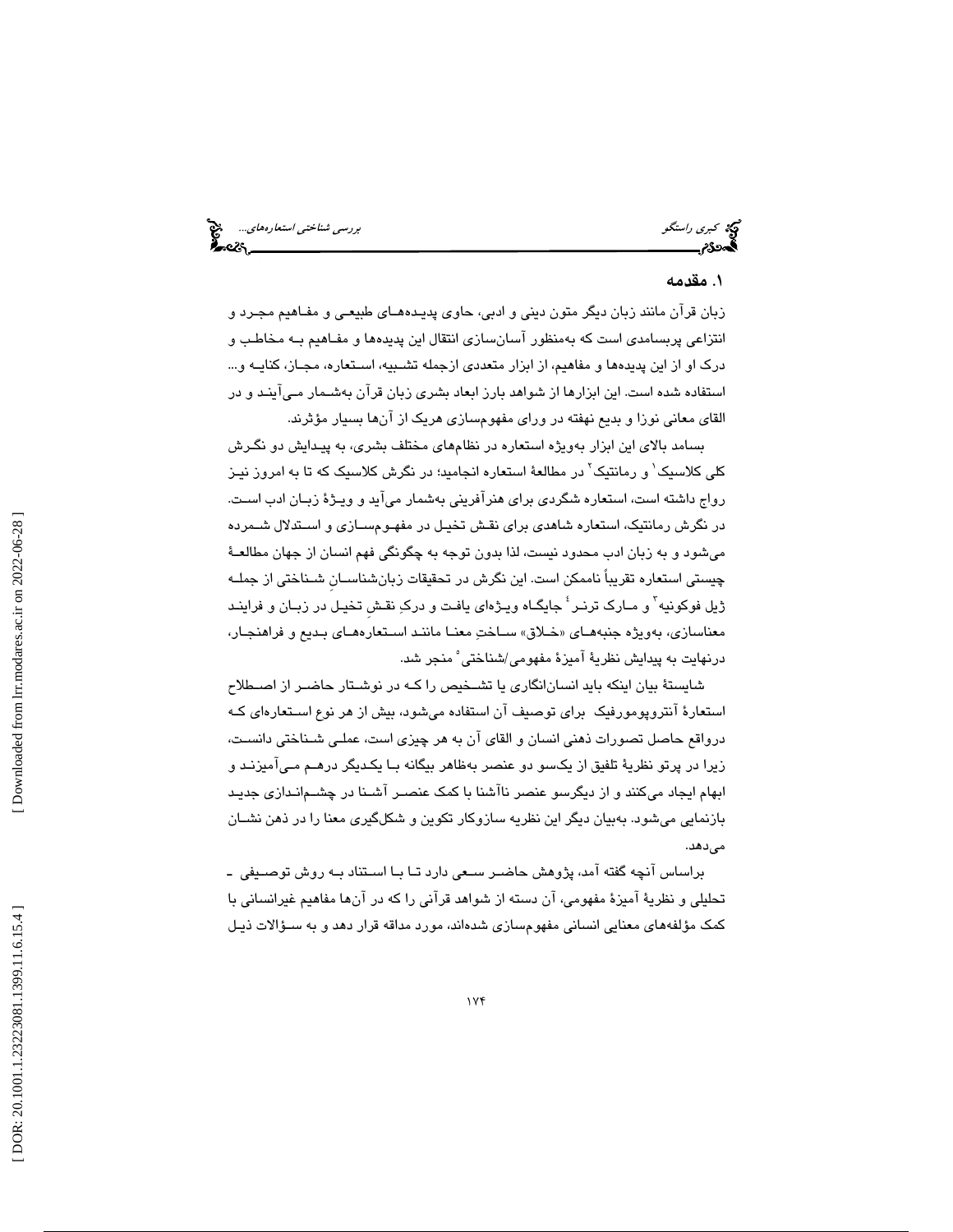جستار*هاي زباني (بياپي 60)، بهمن و اسفند 1*398 هجرا بياني دورة 11، شمارة 1 (پياپي ٢٠)، بهم*ن و اسفند 1*394 هج پاسخ گويد: 1. هدف از كاربست نظر ية آميزه در معناسازي اسـتعاره هـاي آنتروپومورفيـك در قـرآن چيست ؟ . انگيزههاي معنايي كاربست آنتروپومورفيسم در قرآن چيست؟ 2 فرضيههاي درنظر گرفته شده به شرح ذيل است: ـ كاربست اين نظريه در قرآن مانند ديگر متون، وجود مقيـاس بشـر ي را در اسـتعاره هـا بيشتر روشن م يسازد . نيز اهميت آميزهها را در كشف كانونِ توجه نشان ميدهد.

ـ انسانانگاري در قرآن غالباً براي نشان دادن بعد معنوي طبيعت و پديدههاي مـاورائي و نيز حركت از كثرت به وحدت صورت گرفته است.

## . پيشينة تحقيق 2

از جمله مطالعات و پژوهشهاي صورتگرفته در حوزة الگوي آميزه و انسانانگاري ميتـوان به مقالات «تلفيق مفهومي؛ پيشينه و سازوكار آن» اثر مشترک پرىناز دادرس و همكــاران در مجلــهٔ ج*سـتارهای زبـانی* (۱۳۹۸) و«انســان|نگــاری مفــاهیم مجــرد در زبــان قــران از دیــدگاه شناختی» نوشتهٔ شیرین پورابراهیم در مجلهٔ *پژوهشهای زبانشناختی قـرآن* (۱۳۹۲)، و «تحلیـل شناختي ساختار مفهومي قرآن در چارچوب نظرية فضاهاي ذهني فوكونيـه » نوشـتة محمـود نقيزاده و غلامحسن اوركي در فصلنامهٔ *نهن* (١٣٩٥)، و«ظرفيت نظريهٔ استعارههاي مفهـومي براي استخراج الگوهاي قرآني در تبيين زيست معنوي» اثـر احمـد شـاكرنژاد در مجلـة معـارج (۱۳۹۰) اشاره كرد.

در اين ميان، خلا پژوهشي كه با كاربست نظريهٔ زبانشناسي شناختي «اميـزهٔ مفهـومي»، چگونگي شكلگيري استعارات آنتروپومورفيك قرآني را در ذهن تبيـين كنـد و مفهـوم سـازي خاص وراي هر يك از اين استعارات و كانون توجه آنها را روشن سازد، نويسـنده را بـر آن داشت تا مفاهيم مجرد و انتزاعي انسانانگاريشده در قرآن را تحليل شناختي كند.

## . بخش نظري پژوهش 3

در اين بخش مفهوم آنتروپومورفيسم و نظرية آميزة مفهومي بهعنوان دو ركن اصلي تئوريك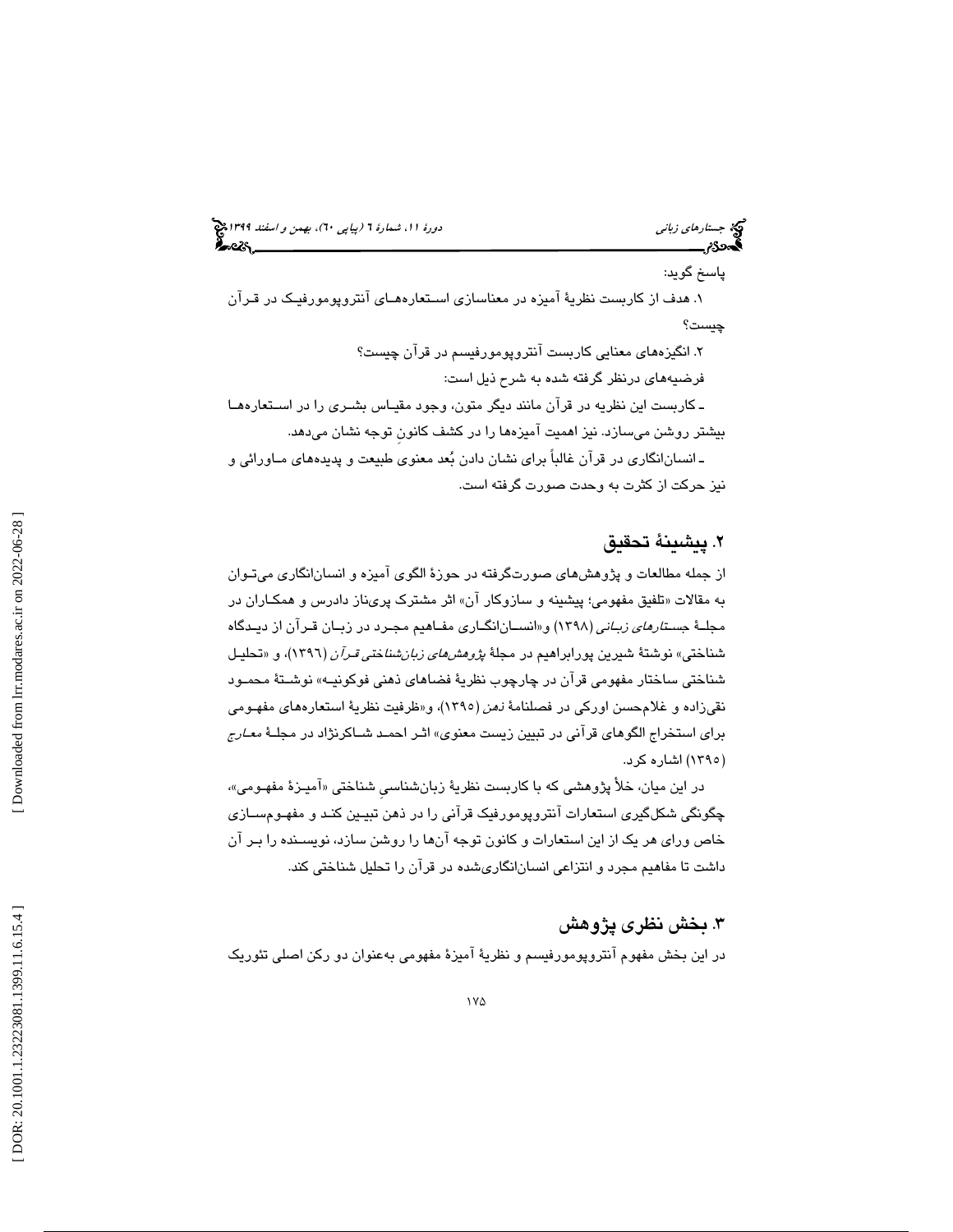كبري راستگو بررسي شناخت*ي استعارههاي...*<br>گ**بر**رسي شناختي استعارههاي...<br>**گبردي:** 

اين پژوهش به اجمال معرفي ميشود.

### 1ـ3 . آنتروپومورفيسم

آنتروپولوژي/انســانشناســي از ريشــهٔ يونــاني آنتروپـوس<sup>٦</sup> «انســان» و پيونـد لوگـوس<sup>٧</sup> «گفتــار، شناخت» مشتق شده است (پانوف و پرن، ،1973 ترجمة عسكريخانقاه، :1369 22) و در اصـطلاح ادبي نيز علم مطالعهٔ انسان^تعريف ميشود (سعيدي مـدني، ١٣٨٩: ١٦). در ميـان زيرشــاخههـاي این علم، آنتروپوسنتریزم` یا انسان،داری، نظریهای است کـه بـر اسـاس آن موجـود انسـان مقـام بسيار والايي دارد كه مركز و مدار معنوي عوالم بـه شـمار مـي آيـد (كبيـر، 1391 :1/ 22). از همـين روست كه در تفكر بشر قديم همه چيز جاندار و بهبياني دقيقتر انسـان وار پيكربنـدي شـده اسـت. همچنانكه بقاياي اين بينش كهن كماكان در هنر و ادبيات جهان حضوري جـدي و نمـودي آشـكار دارد و از آن به آنتروپومورفيسم ٔ یاد میشود. بر اساس تعریف آنتروپومورفيسم در حوزهٔ هنـر و ادبيات، به هر آنچه كه غير از وجود و ماهيت انساني (جاندار و بيجان) باشد، همچون حيوانـات، نباتات، جمادات و حتي پديدهها و تغييرات طبيعي (روز، شب، باد، باران و طوفان و...)، ويژگـي هـاي انساني از قبيل شكل و فرم بدن، نگـاه، احسـاس، صـدا و لهجـه و... القـا مـي شـود (اثنـي عشـري و صدقيان حكاك، ١٣٩٨: ٢٥٨–٢٨٧). بيترديد اسناد حالات و ويژگيهاي حسي انساني اين امكـان را به سخنور ميدهد كه با تصويرسـازي رفتـاري متفـاوت و غيرمتعـارف بـه دور از پيچيـدگي هـاي معمول به نمايش فضايل انساني، اخلاقي، تبليغي و ترويجي و درنتيجه پيامرساني بپـردازد ( همـان :  $(\forall \circ \lor$ 

آنتروپومورفيسم در ادبيات، بنا به گفتـة شميسـا ( :1374 64) درحقيقـت، همـان اسـتعارة مكنية تخييليه و يا مجاز عقلي است، با اين تفاوت كه در آن انسانانگـاري شـده باشـد. ضـمن اين شگرد ادبي، صفات و ويژگيهاي انساني گاه بهصورت اضافه (تاجِ خورشيد) و زماني نيز از طريق اسناد فعلي به مشبه (آي گلها! چرا نميخنديد؟) نسبت داده ميشود. به ديگر سـخن، آنتروپومورفيسم يكي از زيباترين گونههاي خيالپردازي اديبانه است؛ تصرفي كه ذهن خـالق متن در اشيا و مظاهر بيجان ميكند و از رهگذر نيروي تخيل خويش بدانها جنبش و حركت 6 ميبخشد ودرنتيجه، هنگامي كه خواننده از دريچة نگاه او به طبيعت و اشيا مينگرد، همه چيز

 [\[ DOR: 20.1001.1.23223081.1399.11.6.15](https://dorl.net/dor/20.1001.1.23223081.1399.11.6.15.4).4 ] [\[ Downloaded from lrr.modares.ac.ir on 20](https://lrr.modares.ac.ir/article-14-34917-fa.html)22-06-28 ] Downloaded from lrr.modares.ac.ir on 2022-06-28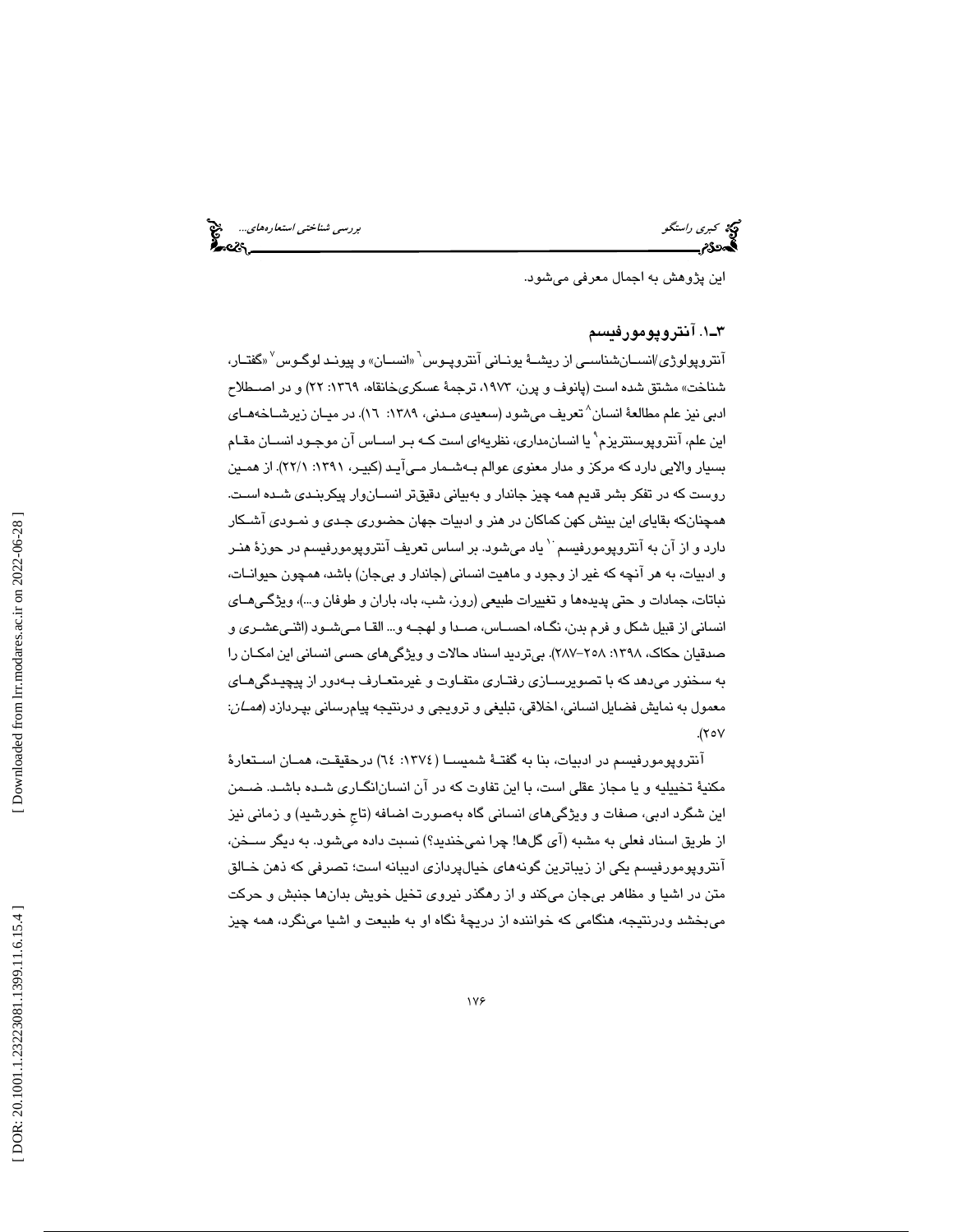در برابر او سرشار از حيات ميشود (شفيعي كدكني:1380، 149 ).

### 2ـ3 . نظرية آميزة مفهومي

نظريةَ «اميزة مفهومي» نگاهي جامع نسبتبه همهٔ پديدهها و تعبيرهاي زباني گوناگون بهدست میدهد و سـازوکار انتقال از قالبی به قالبی دیگر را روشن میسـازد. این نظریــه کــه برخـی از<br>معناشناسـان بهصـراحت آن را بسط دو نظریــهٔ «اســتعارهٔ مفهـومی»'` و «فضــاهای ذهنـی» ّ` 1985) ميدانند، در اواخر دهة ،1990 به كمك مارك ترنر بسط يافـت. بيـنش اصـلي فوكونيه ( نظرية آميزه اين است كه بهطور معمول ساخت معنا نـوعي آميختگـ ي سـاختاري را بـه همـراه دارد كه با معناي عنصرهاي تشكيلدهنده تفاوت دارد. به عبارت ديگر، اين معناي نوظهـور بـا مجموع معاني عناصر تشكيلدهنده يكي نيست و همواره چيزي بيش از مجموع اجزاء سـازندة آن را دربردارد (صـادقي، :1390 110؛ روشـن، اردبيلـي، :1392 184). بنـابراين، طبـق چنـين فرايند شناختی اين امکان به بشر دست میدهد که بــه طـور ناخوداگــاه ســاختارها را از يـک دامنه یا درونداد برگرفته، آن را به شكل نوعی ساخت اطلاعی منسجم با عناصـری از دامنــه/<br>درونداد دیگر در «فضــای عــام» <sup>۱۹</sup> ادغــام نمایـد. در چنـین رویكـردی فضــای ذهنـی جدیـد*ی* بهوجود مي آيد كه در آن دامنهاي با دامنهاي ديگر بر اساس تخيل يا به بيـان ديگـر، از طريـق بهوجود میاید که در ان دامنهای با دامنهای دیگر بر اساس تخیل یا به بیـان دیگـر، از طریـق<br>«فرافکنی مفهومی» ٔ` یکی میشود (مؤذنی و خنجری، ۱۳۹۳: ٤ـ٥؛ اردبیلی و همکـاران، ۱۳۹٤: ٣٦؛ گيررتس، ٢٠٠٩، ترجمهٔ صفوي، ١٣٩٣: ٤٣٢). بدين ترتيب مفاهيم غيرعادي كه دسـت بـه نوعي تخطي از منطق عام و واقع انسان ميزنند، از فرايند اميزه براي زايش معـاني نــو بهـره ميگيرند (مؤذني و خنجري، ١٣٩٣: ٤ـ٥).

به بياني سادهتر، شكل سادهٔ يک شبکهٔ ادغـام دربردارنـدهٔ چهـار فضـای ذهنـی اسـت. از مجموع چهار فضا، دو فضا، فضای درونداد<sup>ه ۱</sup> یا دامنهٔ ورودی نام دارد که مسئلهٔ انطباق بـین فضايي ميان اين دو فضا، اتفاق مـي|فتـد. سـومين فضــا، فضــاي عــام اسـت كـه دربردارنـدهٔ ساختاري انتزاعي و طرحوارهايتر است و اطلاعات آن ميان همهٔ فضاهاي موجـود در شـبكه مشترک است. فضای چهارم را فضای ادغامشده/ آمیخته<sup>۱٬</sup> گویند، این فضا بـا فرافکنـی۵ــای<br>انتخابی<sup>۷٬</sup> از دو فضای درونداد شکل میگیرد. این فضا نیـز بـا ســه فراینـد شـناختی ترکیـب،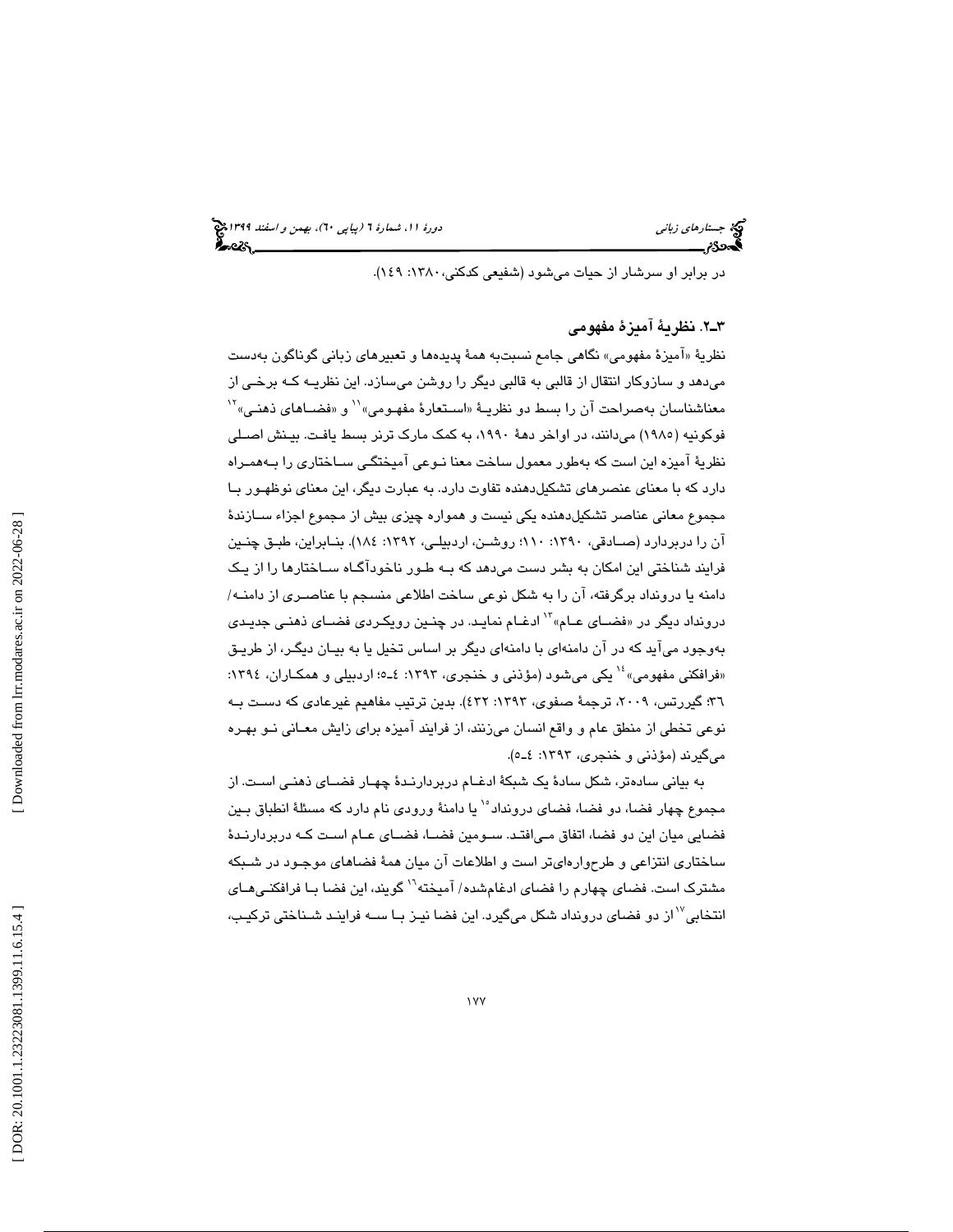# كبري راستگو بررسي شناختي استعارههاي...

تكميل و بسط پديدار ميشود. به ديگر سخن، عناصري از فضاي درونداد نخسـت بـا فضـاي درونداد ديگر تركيب ميشوند و سپس در فرايند تكميل، قالبي براي ساختاربخشي به عناصـر تركيبي مورد استفاده قرار ميگيـرد و بـالأ خره، بسـط پـردازش پيوسـته اي اسـت كـه باعـث ساختار يكتايى در تلفيق مىشود (قائمىنيا،١٣٩٠: ٤٨٧–٤٨٧).

### . بخش تطبيقي پژوهش 4

در اين بخش از پژوهش استعارات آنتروپومورفيك قرآني با رويكرد شناختي و در چـارچوب نظرية آميزة مفهومي با هدف تبيين سازوكار تكوين آنها و كشف مفهو مسازي خاص هريـك مورد مداقه قرار ميگيرند. همچنين با توجه به موضوع پژوهش دادههايي از زبـان قـرآن كـه شامل كانونهاي اسـتعاري آنتروپومورفيـك هسـتند از سراسـر كـلام قـرآن مجيـد بـه طـور تصادفي استخراج شدهاند. و نظر به تنوع آنها در سه بخش طبيعيات، مجردات و واكنشهـاي طبيعي ارگانيسم ساماندهي شدهاند.

### 1ـ4 . انسانانگاري طبيعيات

طبيعت به معناي گستردهٔ كلمه، معادل جهان يا عالم طبيعي، فيزيكي و مادي اسـت و در حالـت كلي، بـه پديـدهٔ جهـان فيزيكـي و همچنـين زنـدگي اشــاره دارد، همچنـين قلمـرو آن از ذرات ريزاتمي تا خود گيتي گسترده است. اگرچه واژهٔ طبيعت امروزه در معناهـاي مختلفـي بـهکـار مي رود، ليكن اغلب به مفهوم زمين شناسي و حيات وحش اشاره دارد.

طبيعت و پديدههاي طبيعي در چشم|نداز ادبي قران مانند ديگر متون، صاحب پرسونا (شــخص ثانويه) است. از اين رو، سرسپردگي محض خود را نسبتبه خداوند سبحان نشان ميدهد.

### 1ـ1ـ4 . انسانانگاريِ باد

واژهٔ باد را معادل واژهٔ «ریح» در زبان عربی دانستهاند. باد پدیدهای طبیعی است كه انسان با بعضی از دو كاركرد مفيد و راحتىبخش و مخرب و مشقتآفرين آن برای طبيعت و ادمی آشناست، از اين رو، قرآن در آيات متعدد به يادآوري اين پديده و كاركرد دوگانهٔ آن پرداخته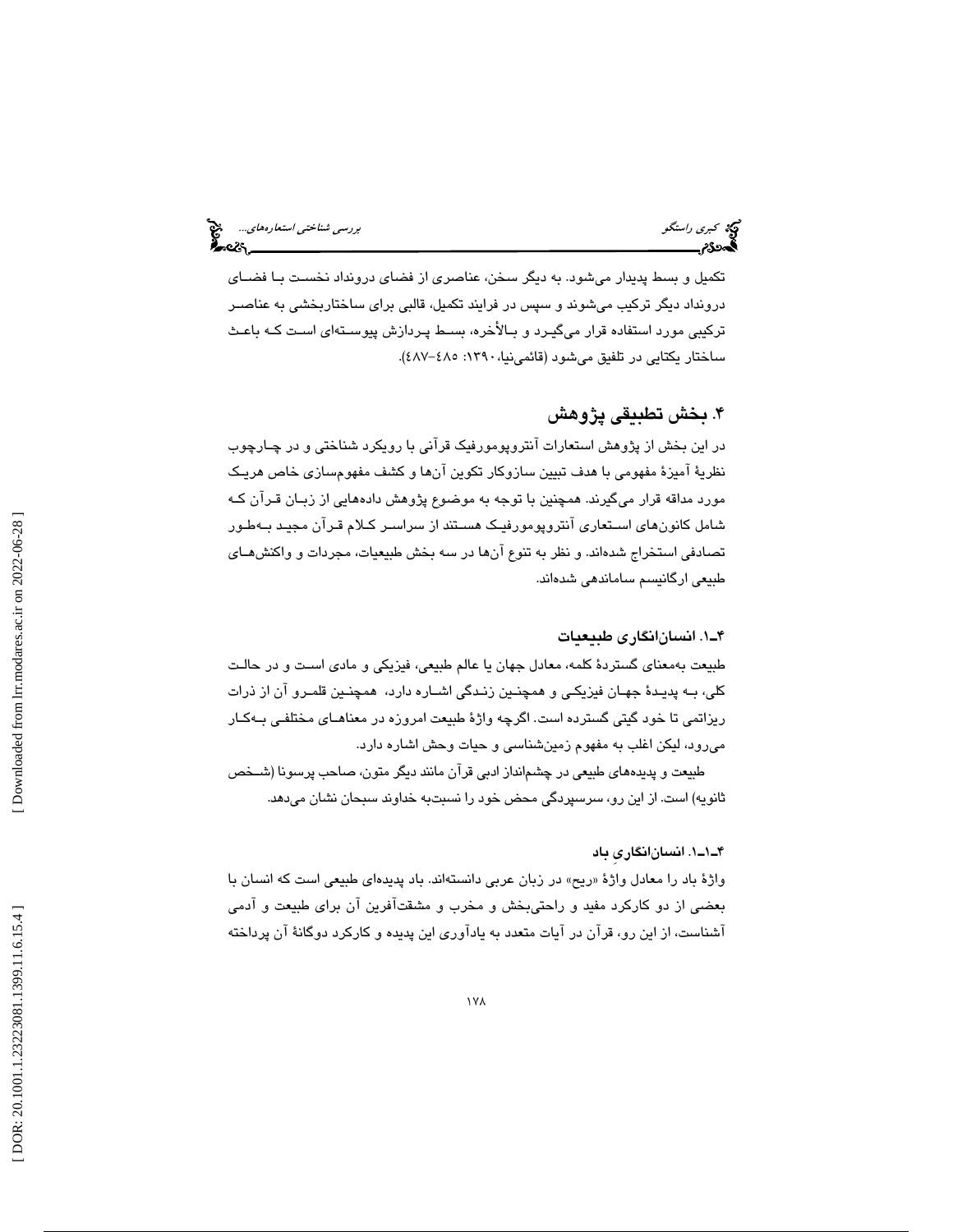است. در اين ميان آنچه قابل تأمل مينمايد، عمل آنتروپومورفيسم اين پديدة طبيعي در برخي از آيات قرآني است كه ميتواند صحنة خاصي را به نمايش گذاشته باشد.

كلام مجيد در آيهٔ «وَأَمَّا عادٌ فَأَهْلِكُوا بِرِيحٍ صَرْصَرَ عاتِيَه» (حاقه/٦/٦٩)، كاركرد ويرانگر باد را در سرنوشت قوم عاد ــ قومى كه در سرزمين « احقاف» (در شبهجزير ة عرب يا يمن ) زندگى مىكردند و قامتهايى طويل، اندامى قوى، شهرهايى آباد، زمينهايى خرم و سرسبز، و باغهايى پرطراوت داشتند، آنها طغيان و سركشى را ب هجايى رساندند كه خداوند با بادي سخت سرد و بسیار تند و سرکش طومار زندگی انها را درهم پیچید ـــ بهنمایش گذاشته است.

روشن است اسناد سركشي و عصيان به باد (ريح عاتيه)، مستلزم انسانوارگي آن است. بدين نحو كه باد، بهشكل انسان متكبر و نارسيست غيراخلاقي نشان داده ميشود كه بهسبب خودشيفتگي افراطياش، تمايلي به پيروي از مقررات پيرامون خود ندارد و غالباً رفتارهايي تمسخرآميز، تهاجمي، استثماري و سلطهجويانه نشان ميدهد. ابنعاشور نيز ذيل اين آيه، طغيان و سرپيچي باد را به استعمال مجازی حمل ميكند و ميگويد: «اصل عتوّ و عتيّ شدت تكبر است و براي هرآنچه از حدود و ثغور خود تجاوز نموده، اين معنا وام گرفته ميشود» ( ١٩٨٤: ٢٩/٢٩.).

طبق نظريهٔ شناختی «اميزه» ذهن برای تبيين سركشی افراطی باد، يک فضای درونداد حسی ذي شعور را انتخاب مي كند و به برقراري نگاشتهايي ميان اين درونداد و فضاي درونداد دوم حسي بيشعور دست مي;ند: در درونداد دوم (باد)، طغيان و سركشي امكان ندارد، حال آنكه در درونداد اول (انسان متكبر خودشيفته)، طغيان امري ممكن و طبيعي است. تعبير قرآني «ريح عاتيه» اين دو درونداد را درهم میآميزد و سرانجام، فضايی آميخته بهدست میدهد كه در آن باد عصيانگر و طاغي ديده مي شود (شكل ١).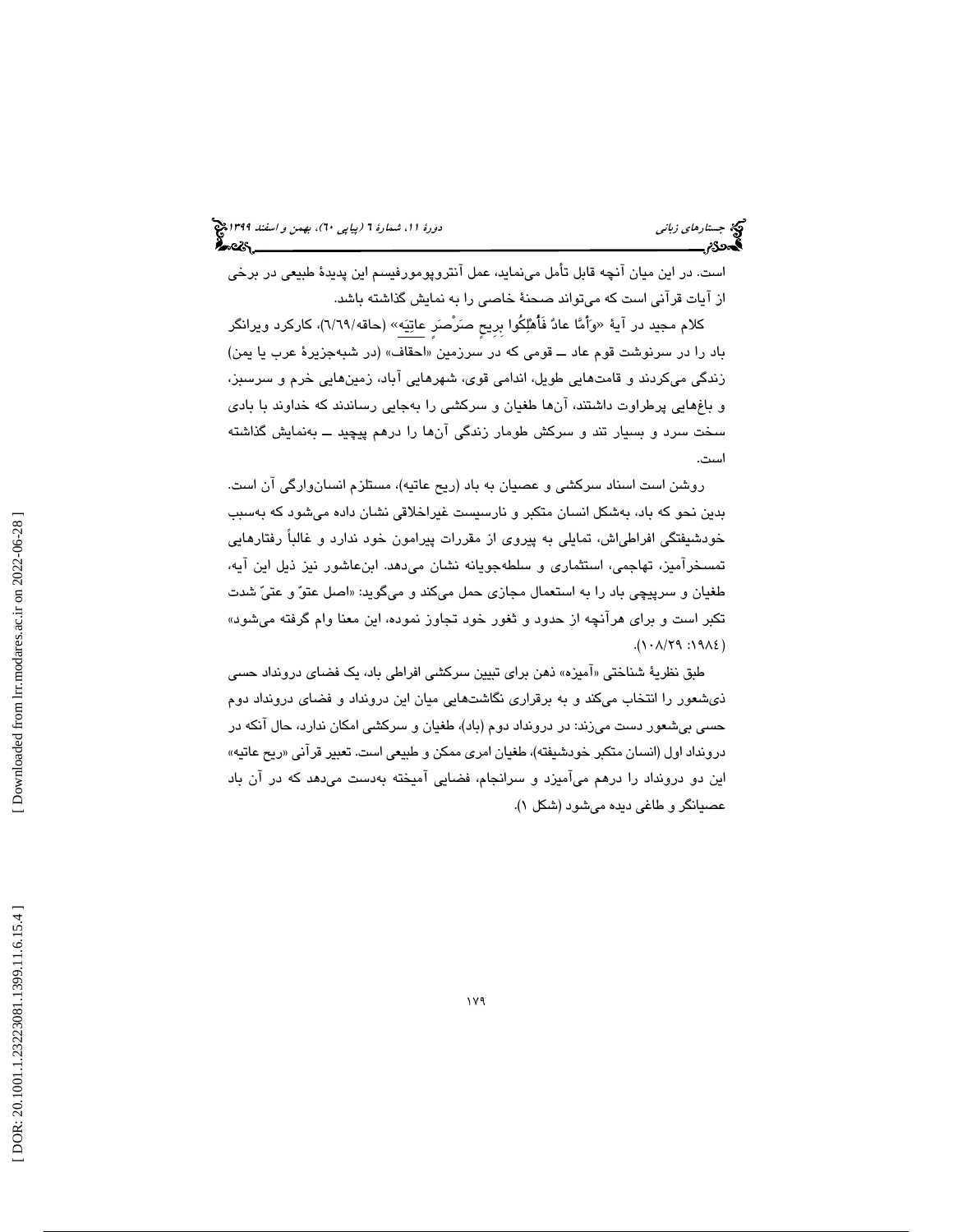

**Figure 1**: Mixed space (rebellious wind)

بر اساس شكل 1 آميختگي (باد عصيانگر) از نظـر پيچيـدگي، سـاختاري سـاده بـه شـمار ميآيد، زيرا فقط يك فضاي عام و يك فضاي آميخته دارد و از نظر نوع شبكة يكپارچهسازي، آميزة آن از نوع دو حوزهاي محسوب ميشود. به سخن ديگر، در اين آيه مفهـوم بـاد پـس از آميختگي با مفهوم ذيشعور انسان، بهسان شخصي عصـيانگر، مفهـوم سـازي مـي شـود. در نتيجة اين مفهومسازي ذهني، ميتوان دليل اسناد ويرانگري به باد و معناي ظريفـي را كـه در وراي اين مفهومسازي وجود دارد، بهتر فهميد. اين مفهومسازي با بيـان قـدرت الهـي تناسـب دارد؛ اينكه خداوند متعال براي قوم عاد عذابي متناسب با روحياتشان فروفرسـتاد؛ گـو اينكـه آنها با همان طغيانگري و تمرد خويش كه بر روي زمين فساد و ويرانگري فراواني بهوجـود آورد، به هلاكت رسيدند. همچنانكه كلام قرآن مجيد ضمن اين مفهومسازي به يك اصل مهم روانشناختي اشاره ميكند و آن اينكه وقتي آدميان سـر بـه طغيـان برمـي آورنـد، رفتارهـاي جنونآميزي نشان ميدهند كه اتفاقات جبرانناپذيري را رقم ميزند.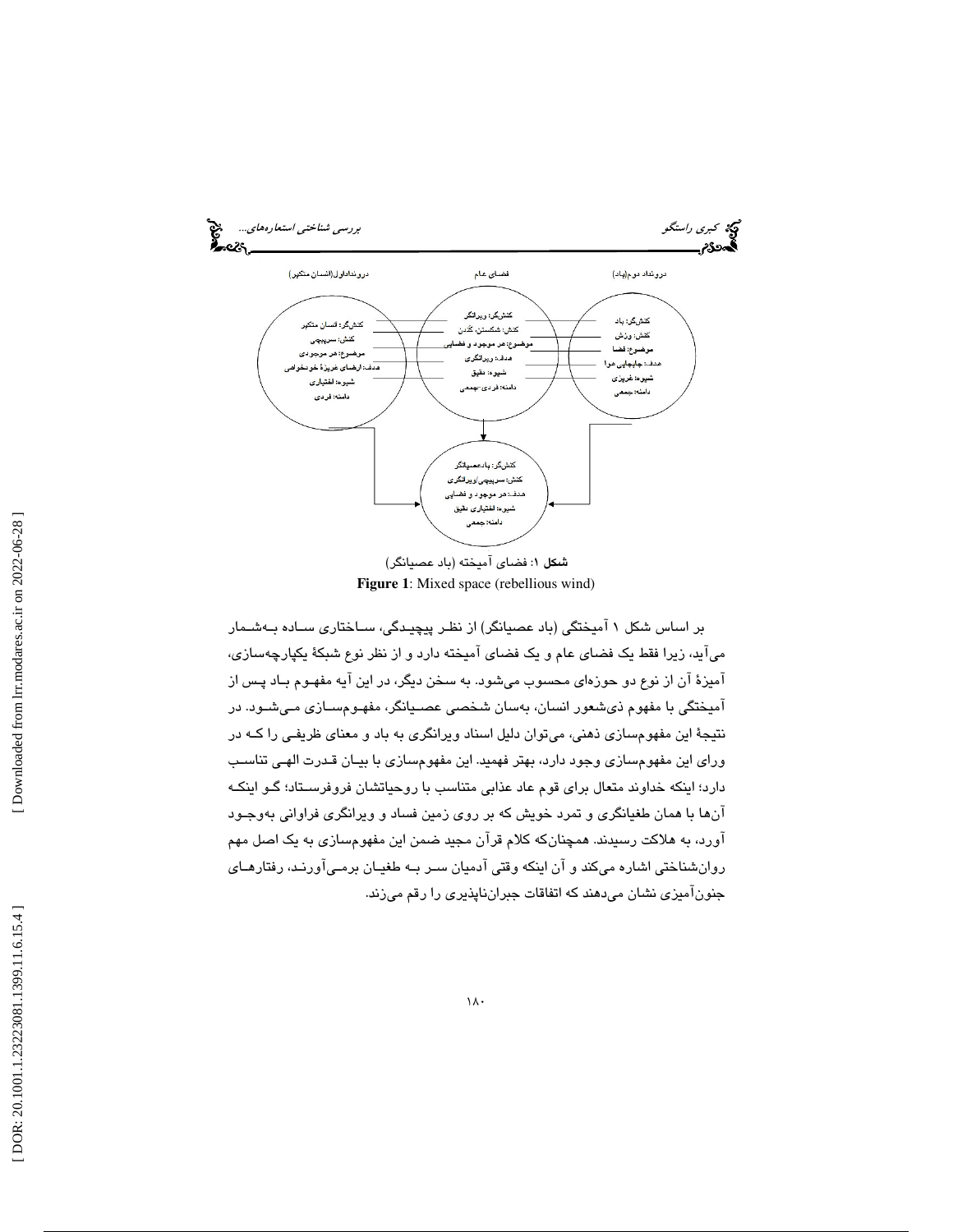## جستار*هاي زباني (بياپي 60)، بهمن و اسفند 1*398 هجرا بياني دورة 11، شمارة 1 (پياپي ٢٠)، بهم*ن و اسفند 1*394 هج

. 2ـ1ـ4 انسانانگاريِ زمين

انسانانگاريِ زمين نمونة ديگري از اين ابزار بياني بهشمار ميآيد كـه بـا هـدف دسـتيابي بـه نگاهي فراگير و كلي و تقويت روابط حياتي در قرآن صورت گرفته است، مانند: «وَقِيلَ يا أَرْضُ ابْلَعِي ماءَكِ» (هود/١١/١٤)؛ «فَما بَكَتْ عَلَيْهِمُ السَّماءُ وَالأَرْضُ وَما كانُوا مُنظَرِينَ»

(دخان/٢٩/٤۴)؛ و«إذا زُلزلتِ الأَرْضُ زِلزالها... ۞ يَوْمَئِذِ تَحَدَّثَ أَخْبَارَهَا» (زلزال/٩٩/١و؟).

اميختگي مفهومي در ايات فوق، با اميزش كلمات «ابلعي»، «بكت» و «تحدث» با «الارض» ايجاد شده است كه فضای اميختهای را بهشكل «زمین بلعنده/ گریهكننده/ سخنگو» كه تصويرگر زمين انساننماست پديد آورده، لذا اين ساختار نوظهور عامل زايش معاني نو نيز میشود. در این ایه فضای درونداد اول و دوم بهترتیب میان «انسان» و «زمین» تشکیل میشود كه فضاي فراگير يا عام آن قالبي طرح وارهاي است كه بر وجود و ماديت دلالت دارد. در فضاي چهارم يعني فضاي آميختگي، برخي از تواناييها و ويژگيهاي انسان با برخي از ويژگيهاي زمين آميخته شده و فضاي معنايي بديعي را بهوجود آورده است؛ اين فضاي ادغامشده داراي ويژگيها و عناصري از هر دو فضاي درونداد است. اين مسئله نتيجة فرايند تركيب از نگاه فوكونيه و ترنر است كه از عناصر دو فضاي درونداد مجزا فرافكني شده است.

به بياني ديگر، در اين آيه دامنة ورودي اول دامنة موجود ذيشعوري است كه عناصر خود را كه شامل بلعيدن و گريستن و سخن گفتن است به دامنة فاقدشعوري (زمين) انتقال داده است، دامنة سومي با عنوان زميني كه امكان بلعيدن و گريستن و سخن گفتن دارد، بهوجود آورده است. در فضاي ادغامشده، زمين ميتواند از دهان، چشم و يا زبان برخوردار باشد و آبها را فرو ببلعد، يا گريه كند و يا سخن بگويد و آنچه را اتفاق افتاده است، بازگويد.

بنابر انچه گفته شد، ساختار این امیختگی در هـیچیـک از دو فضــای درونداد دیگـر یافت نمي شود، بلكه اين اميزه با تخيل مطرح مي شود. بي گمان اين اميختگي، همانند نمونههاي پيشين، حاوي پيامي است كه تعابير ديگر قادر به القاي آن نيستند؛ پيام آية 44 سورة هود اين است كه نشان دهد در ماجراي طوفان نوح<sup>(ع)</sup> به امر الهي، زمين هم در طغيان آب دخالت داشته است و با توجه به استعمال واژهٔ «بلع» که به معنای فروبردن ناگهانی بدون درنگ و استقرار در دهان است (مصطفوي، ١٤٣٠ق: ٣٥٩/١)، معلوم ميشود كه جوشش آب از دل زمين، بهقدري زياد بوده است كه زمين ميبايست تمام آن را بهيكباره در خود فرو ميبرد و از قضا زمين هم بيدرنگ امتثال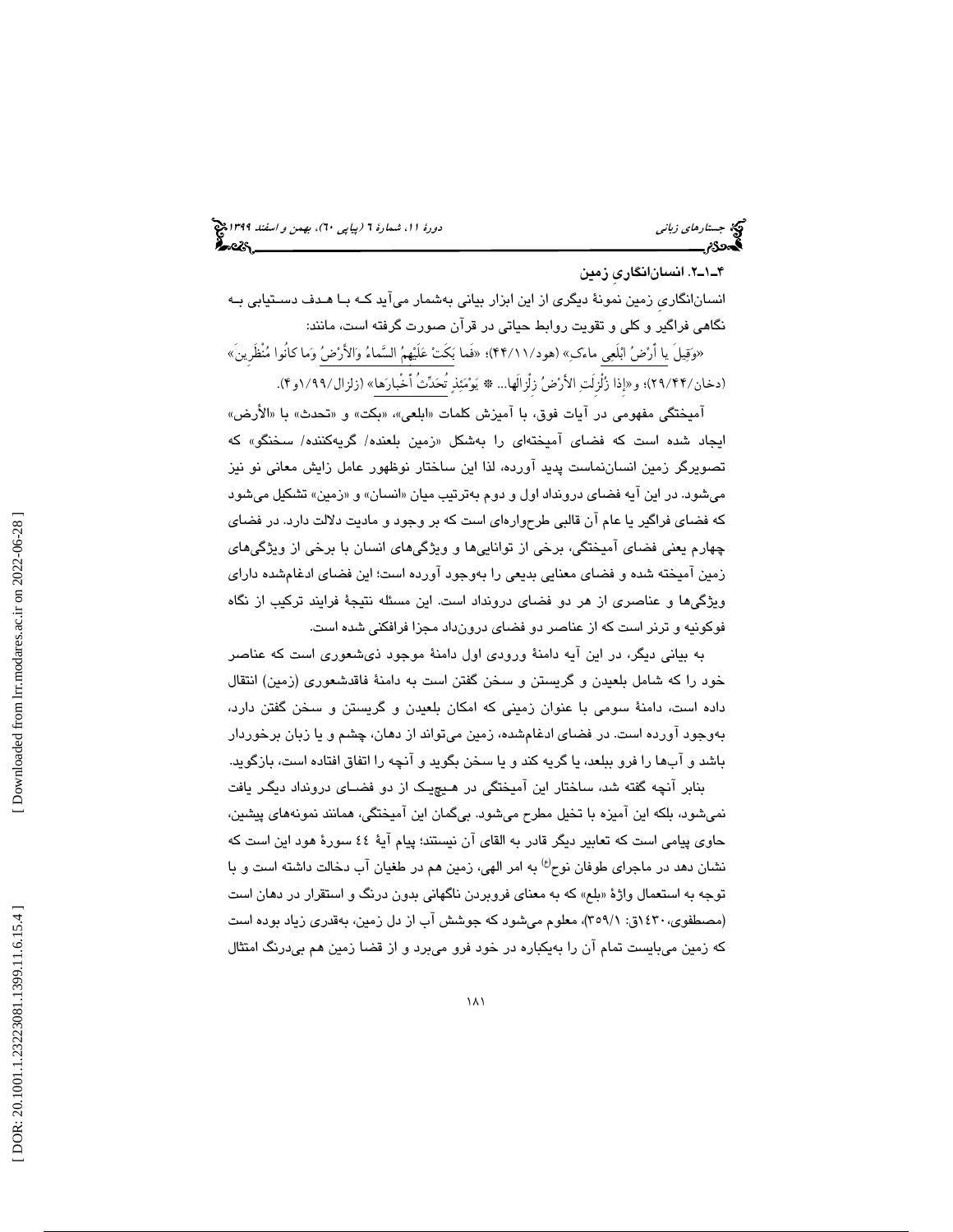امر ميكرد. همچنين پيام آية 29 سورة دخان اين است كه فرعون و قومش بهقدري خوار و بيمقدار بودند كه حتي آسمان و زمين كه آفريدههايي فاقد ادراكاند نيز از نابودي آنها متأثر نشدند و اين چنين فضاي ادغامشده، تهكمآميزترين معنا را براي خواننده خلق ميكند. سرانجام هدف از انسانانگاريِ زمين در آية 4 سورة زلزال اين است كه آدمي نبايد از كائنات هستي غفلت كند و آنها را فاقد شعور بداند، با آسيبرساندن به آنها و نيز انجام فساد در برابر و روي آنها خداوند سبحان را نافرماني كند، زيرا هرآنچه در هستي است به لطف الهي صاحب شعوري خاص خود است و در روز قيامت به نفع انسان و يا به ضرر او گواهي خواهد داد.

### 3ـ1ـ4 . انسانانگاري صبح

صبحِ هنگامهٔ اغازین روز است كه در ایهٔ ۱۸ سورهٔ تكویر (وَالصُبْحِ إِذا تنفَسَ)معنای استعاری گسترش نور در افق و دفع تاريكي را افاده ميكند. به گفتة صاحب الميزان در اين بيان استعاري صبح همچون موجود زندهاي است كه نخستين تنفس او با طلوع سپيده آغاز ميشود و با نورافشاني نفس تازه ميكشد (طباطبايي، 1417ق، ترجمة موسوي همداني، :1374 20/ 356). اما زمخشري ( 1407 4/ق: 710 ) بر آن است كه در هنگام صبح، نسيمي ميآيد كه به آن مجازاً نفس روز گفته ميشود. مفهوم «تنفس صبح» اميزدای است كه از تلفيق دو فضای ورودی «گسترش روشنايي» و «تنفس بيولوژيكي» پيدا شده است (شكل ۲). قران كريم با ابداع چنين استعارها*ی* هر روز را آغاز و تولدي دوباره مينامد كه سفير جنبش و پويايي و حركت است.

فضاي ورودي 2

فضاي ورودي1



: فضاي ادغامشده (صبح متنفس) شكل 2 **Figure 2:** Integrated space (breathing morning)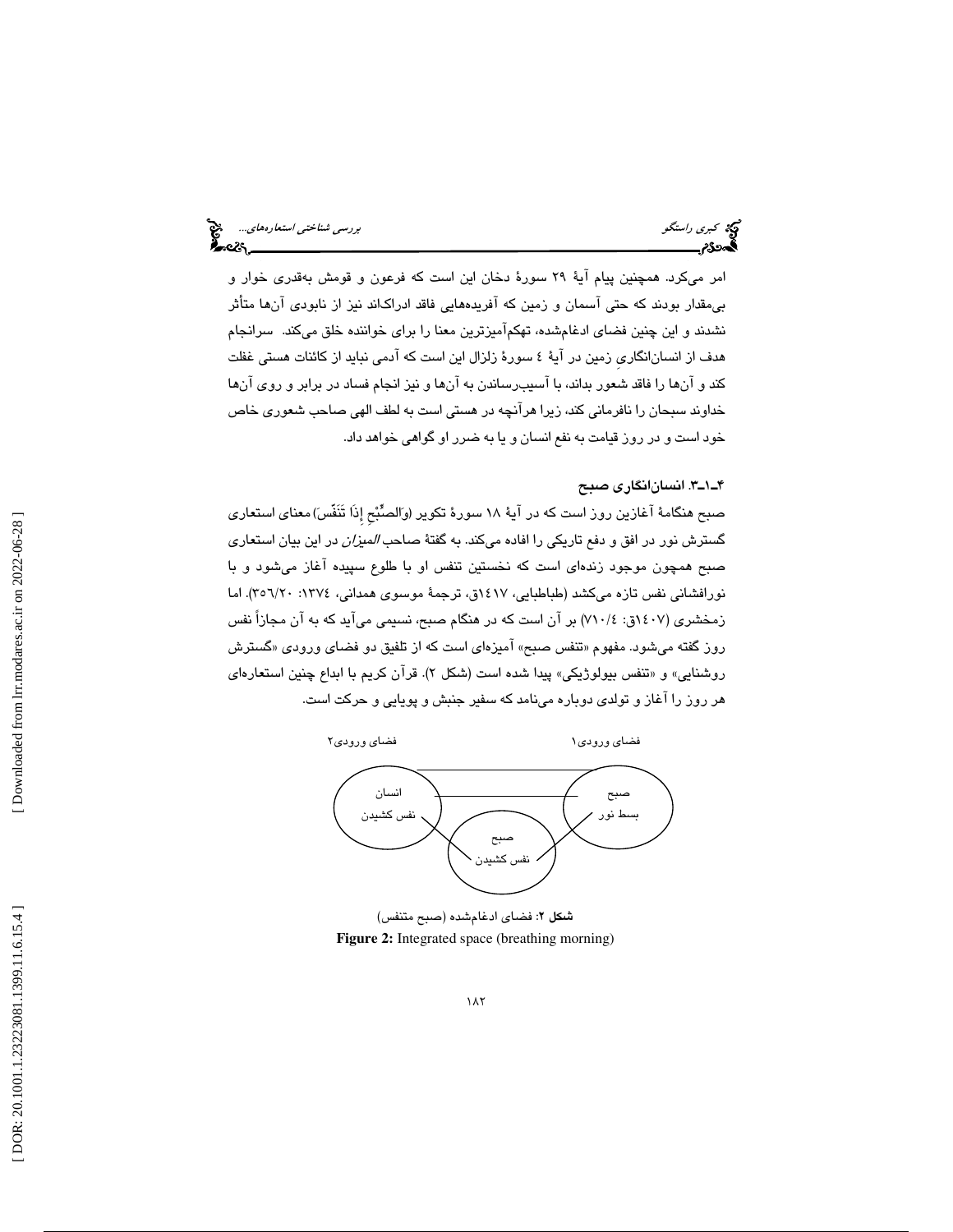خـــلاف نظــر دونالــد ديويدســـن^`(١٩٧٨، ترجمـــة امينـــي، ١٣٨٤: ٢٠٢) كـــه منكــر جنبـــة معرفتبخشي و شناختي استعاره است و غالباً بر كاركردهاي انگيزشي، اكتشافي و تزيينـي و غيرهٔ اين پديدهٔ ذهني ـ زباني تأكيد دارد، استعاره از ديدگاه شناختيها «از آن بابت كه انســان را به تأمل واميدارد، كل وجود فراگير بهويژه حيطههاي عاطفي، رواني ـ حركتـي و شـناختي او را در ارتباط با هم و براي نيل به شناخت، فعال مـي نمايـد و از يافتـه هـاي بـين رشـته اي و برقراري پيوند ميان حوزههاي بهظاهر مجزا و اقتباس مكانيزمها از فضـاي برتـر بـه فضـاي كهتر و يا از فضاي باليده به فضاي فقير براي حـل مسـئله و نيـل بـه هـدف كمـك مـي گيـرد » (زنگويي و همكاران، ۱۳۸۹: ۹۹). بيشک اين مهم در استعارات آنتروپومورفيک نمود بيشتري دارد، زيرا بهواسطة تخيل خلاق غالباً يكي از صـفات انسـاني در ايـن اسـتعارات برجسـته تـر ميشود. از اين رو، نظرية آميزه ميتواند در كشف كانون توجه استعارات مذكور بيش از هـر الگوي ديگري سودمند افتد.

-2 4 . انسانانگاري مجردات

ازجمله مفاهیم مجرد و غیرعینی در قران كریم، مفهوم «جهنم»، «روز قیامت» و «عذاب» است كه با صفات و خصايل انساني متعددي نمايان شدهاند.

### 1ـ2ـ4 . انسانانگاريِ جهنم

تقريباً همة انسانها خشمگين شدن و آثار آن، نيز جوشيدن آب را تجربه كردهاند؛ قرآن كريم با استفاده از همين تجربة محسوس پارهاي از مفاهيم انتزاعي را در مقياس بشري تبيين كرده است. گرچه طبق مطالعات زبانشناسانِ شناختي، ميتوان ادعا كرد كه اين قبيل آميختگيها جهانشمولاند و غالباً مبناي انسانشناختي دارند (216 2005: ,Kövecses(. انسانانگاريِ مفهوم انتزاعی «جهنم» نمونهای از این امیختگیهاست.

«تَكادُ تَمَيَّزُ مِنَ الْغَيْظِ كَلَّما أُلْقِيَ فِيها فَوْجٌ سَأَلَهُمْ خَزَنَتُها» (ملك/٦٧/٧): واژهٔ «تميز» در اصــل بــه معناي فصل و جداشدن است و كلمة «غـيظ» بــه معنــاي «شــدت خشــم»؛ و تميــز از غـيظ يعنــي تكهتكه شدن از فرط خشم و عصبانيت است (قرشي، 1371 :6/ 324). بنـابراين، در تعبيـر قرآنـي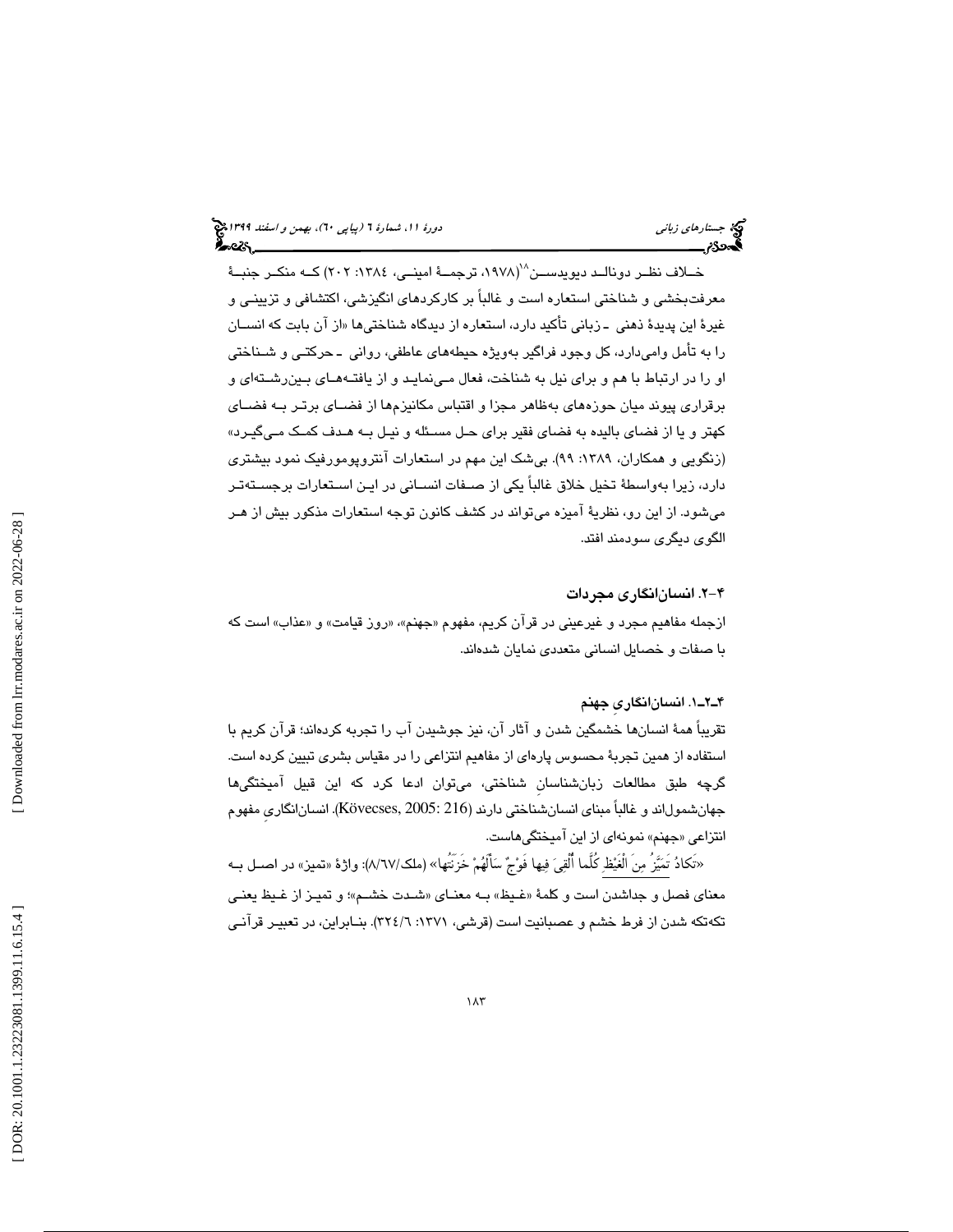كبري راستگو بررسي شناختي استعارههاي...

تميز من الغيظ» ادغام صورت گرفته؛ در دامنـة مبـدأ (درونـداد اول) انسـاني اسـت كـه از فـرط » عصبانيت مهار نفس خويش را از دست داده و نزديك است بندبند وجودش از هـم بگسـلد، و در دامنة مقصد (درونداد دوم) جهنم قرار دارد كه مفهومي مجرد و فاقد شعور و ادراك است. لـيكن پس از تركيب ويژگيهاي اين دو دامنه با يكديگر، يك فضاي ادغامشده بهوجـود مـي آيـد كـه در آن، تقريبا بندبند وجود جهنم دارد از شدت خشم از هم جدا ميشود. اين ادغام نتيجـة فرافكنـي و آميختگي مشخصههايي از درونداد اول و دوم است: جهنم، انسان است؛ حـرارت و گرمـاي بالاي جهنم، خشم است و انفجار آن، واكنشهايي است كه انسان خشمگين بروز ميدهد مانند فرياد كشيدن، سرخ شدن، بالا زدن رگـهـاي گردن، افزايش فشـار خون، و... (شكل ۳).



: فضاي ادغامشده (جهنم خشمگين) شكل 3 **Figure 3**: Integrated space (angry hell)

بايد يادآور شد كه ساختار نوپديد ايـن ادغـام، يعنـي جهـنم خشـمگين، در هـيچ يـك از دو فضاي درونداد ديگر يافت نميشود و از اين حيث فرايند بسط، فضاي ادغامشدة معنايي نو و بديع و تخيلي خلق ميكند، اما معناي باريك و لطيفي كه خداوند در وراي اين آميختگي خيـالي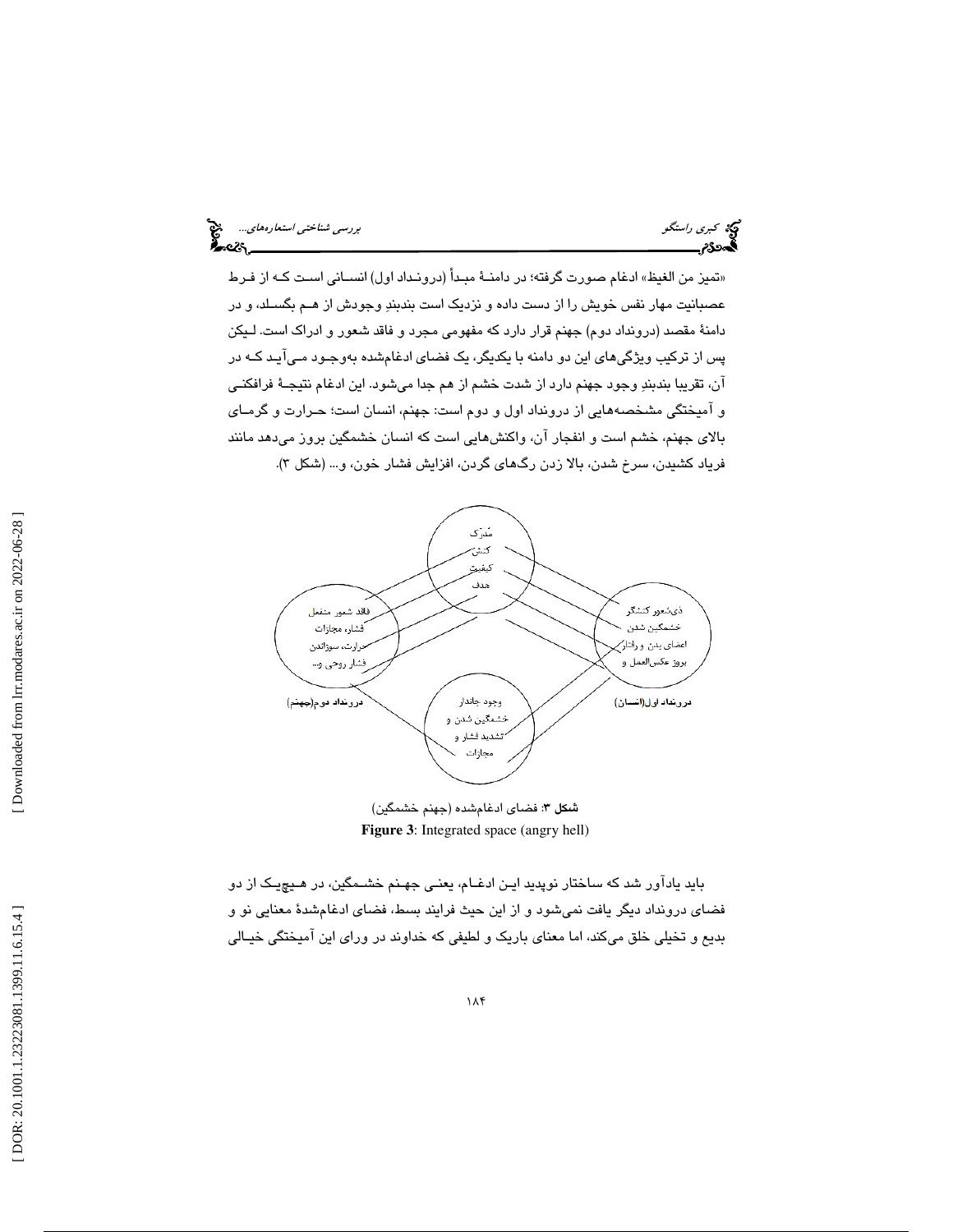### نهان ساخته است، چيست؟

 بيگمان تمثيلها و تشبيههاي بسـياري وجـود دارد كـه بـراي توصـيف تشـديد مجـازات كافران قابل استعمال است، اما كاربست اين تشبيه با چنين فضاي آميختهاي به نظر مفيـد ايـن معناست كه در روز حساب حتي جهنم ــ طبق آنچه مفروض است بهعنـوان يـك مكـانِ فاقـد شعور و ادراك ــ از كفر و بيايماني كافران بهستوه ميآيد و چنـان از تعـداد مظـروف خـود خشمگين ميشود كه ايبسا تكهتكه شود. بهبيان ديگـر، قـرآن بـر آن اسـت تـا بـا كمـك ايـن مفهومسازي به آدمي بفهماند كه اگر آيات، نشانهها، معجزات و پيامبران الهـي بـر غيـر بشـر يعني جمادات، و نباتات و حيوانات و... عرضه ميشد، بيشك آنها ايمـان مـي آوردنـد و كفـر نمىورزيدند همچنانكه آيهٔ ۱۱ سورهٔ فصلت ناظر بر اين حقيقت است: «ثُمَّ اسْتَوى إِلَى السَّـماءِ وهي دخانٌ فَقالَ لَها وللأَرضِ ائْتيا طَوعاً أَو كَرْهاً قالَتا أَتَينا طائعين»: زماني كه خداوند آسـمان هـا و زمين را آفريد، از آنها خواست كه تسليم امر او باشند، و آنها چنين كردند. اما انسان، كـه از قوة تعقل برخوردار است و ميبايست مجدانهتر از اوامر الهي فرمـان ببـرد و بـه او ايمـان داشته باشد، بهقدري ناسپاس، سركش و مغرور است كه ديگر كائنات هستي از كفر و عناد او بهتنگ ميآيند. اسناد صفت خشميگن شدن به جهنم در آيهٔ ۷ سورهٔ ملک «إذا أُلْقُوا فِيها سَـمِعُوا لَها شَهيقاً وَهِيَ تَفُورُ» و نعره برآوردن دوزخ در آية «إذَا رَأَتْهُمْ مِنْ مَكَان بَعِيدٍ سَـمِعُوا لَهَــا تَغَيّظًــا وَزَفِيرًا» (فرقان/١٢/٢٥) نيز از همين قبيل است.

گفتنى است در آيهٔ «كَلاَّ إِنَّها لَظَى» نَزَّاعَهُ لِلشَّوى» (معارج/ ١٥/٧٠-١٦) نيـز ويژگـي انســاني ديگري به جهنم نسبت داده شده است كه قابليت تحليل شناختي را دارد.

در اين آيه، درونداد مقصد (جهنم) بر حسب درونداد مبـدأ (انسـان) فهميـده مـي شـود. در حوزة اول (انسان)، موجود ذيشعور، سلاخ، چاقو و حيـواني را مـي تـوان درنظـر گرفـت كـه سلاخ پوست آن را ميكَند و گوشتهايش را تكهتكه ميكند. و در قلمـرو دوم (جهـنم) مفهـوم فاقد شعوري است كه درپي مجازات انسانهاي كافر بيايمان است. پيداست كه سلاخي كردن توسط جهنم نه در درونداد اول مطرح است نه در درونـداد دوم، بلكـه در فضـاي ادغـام شـدة ميان اين دو ممكن ميشود. زبان قرآن در فرايند ادغام، اين دو جنبة ناهمساز را مـي آميـزد و فضای امیختهٔ «جهنم سلاخ» را موجب میشود (شکل ٤).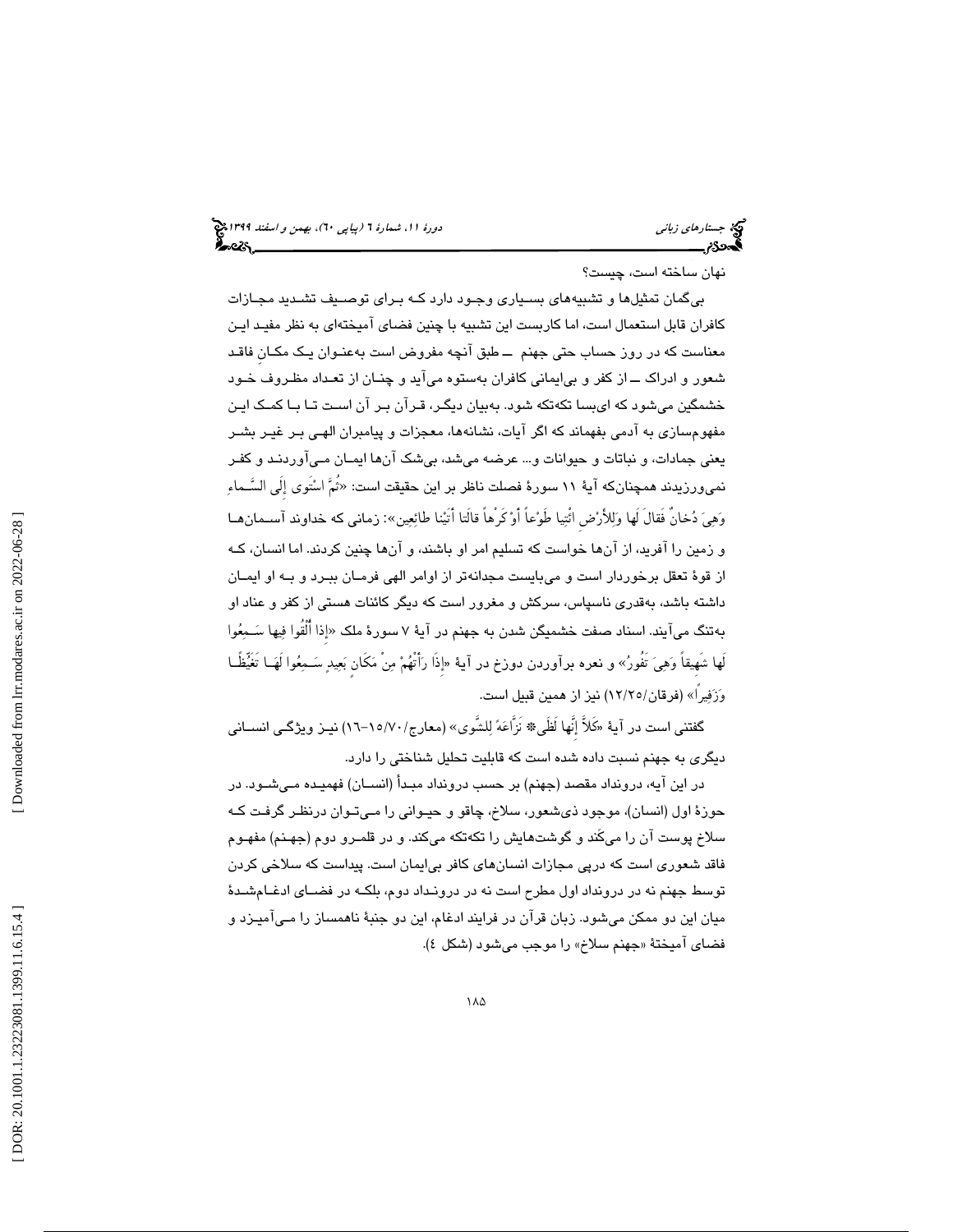كبري راستگو بررسي شناختي استعارههاي...<br>اب**ر**سي شناختي استعارههاي بررسي شناختي است.<br>**اب در رسيد بررسي بررسي بررسي بررسي بررسي بررسي شناختي است.** 

|       | درونداد۱ (مبدأ)     | درونداد۲ (مبدأ) | درونداد٣ (مقصد)     |
|-------|---------------------|-----------------|---------------------|
| كنشگر | انسان سلاخ          | جهنم            | جهنم سلاخ           |
| كنش   | جدا كردن، پوست كندن | سوزاندن         | جدا كردن، پوست كندن |
| ابزار | چاقو، ساطور         | آتش             | آتش                 |
| موضوع | حيوان               | انسان           | انسان               |
| هدف   | تأمين گوشت          | مجازات          | نابودي              |
| شيوه  | دقيق                | تصادفی          | تصادفى              |
| دامنه | فردى                | جمعى            | جمعى                |

### شكل 4: نمودار تلفيق جهنم **Figure 4:** Hell integration diagram

انسانانگاري جهنم در آية<sub>ُ</sub> «يَوْمَ نَقُولُ لِجَهَنّمَ هَل امْتَلَأْتِ وَتَقُولُ هَلْ مِنْ مَزيدٍ» (ق/٥٠/، نيز بدين شكل است كه مؤلفة معنايي سخن گفتن بهعنوان يكي از خصوصيات انساني در كانون توجه قرار گرفته است.

### 2ـ2ـ4 . انسانانگاريِ قيامت

در زبان قرآن، روز قيامت با تعابير مختلفي توصيف شده است كه برخي از آنها در آيات «وَلا يَزالُ الَّذِينَ كَفَرُوا فِى مِرْيَهٍ مِنْهُ حَتَّى تَأْتِيَهُمُ السَّاعَهُ بَغْتَهُ أَوْ يَأْتِيَهُمْ عَذابُ يَوْمٍ عَقِيمٍ» (حج/٢٢/٥۵) و «مُهْطِعِينَ إلَى الدَّاعِ يَقُولُ الْكافِرُونَ هذا يَوْمٌ عَسِرٌ» (قمر/١٥٤) و «فَذلِكَ يَوْمَئِذٍ يَوْمٌ عَسِيرٍ » (مدثر / ٩/٧٤) مشـهود است.

با اين تفاوت كه در ايهٔ ٥٥ سورهٔ حج صـفت انســانی «عقيم/نــازايی» بـر ســبيل اســتعارهٔ مكنيهٔ تخييليه يا مجاز عقلي با رابطـهٔ زمـاني بــه «يـوم/روز قيامـت» نسـبت داده شـده اسـت (الوسي، ١٤١٥ق: ١٦٧/٩؛ ابوحيان، ١٤٢٠ق: ٥٢٨/٧)، زيرا معناي اوليــهٔ واژهٔ «عقـم» خشـكي و يبوستي است كه مانع از پذيرش اثر ميشود. و عقمت المرأه أو الرَّحم يعني زن يا رحـم او بـر اثر فرورفتگي در رحم نازا شد (صاحب، ١٤١٤ق: ٢٠١/١؛ ابنفارس، ١٤٠٤ق: ٧٥/٤). و بهطور استعاره از اين معنا ميگويند: « عقلٌ عقيم، وقتي فايدهاي براي صاحبش نداشته باشـد. و ريـح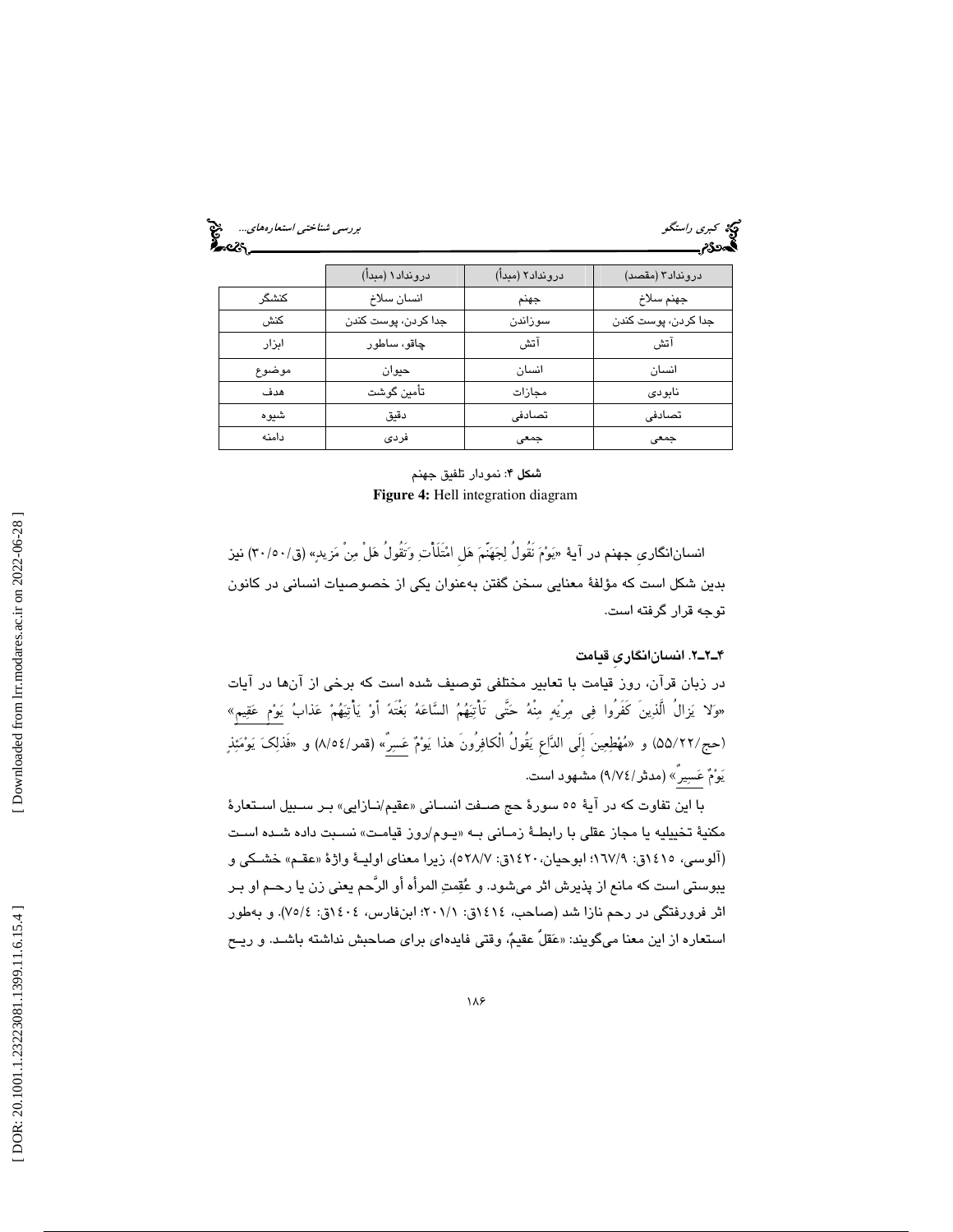عقيم، بادي كه ابر بارانده نياورد و ابرها و درختان را تلقيح نكند، يعني خيري نزايد» (زبيدي، ١٤١٤ق: ١٧/ ٤٩٠).

بر اين اسـاس، مراد از «عقيم بودن روز» يعنى روز طورى باشـد كـه ديگـر فردايـى از ان متولد نشود، و معناى آيه اين است كه كافران همواره در شك نسبت به قرآن خواهند مانـد تـا روز قيامت به سراغشان آيد و يا عذاب روز قيامت ــ كه روزى است ناگهـانى ـــ مـى رسـد و كسى را مهلت چارهجويى نمىدهد، و فردايى از آن متولد نمىشود تـا جبـران مافـات را كننـد. اگر ميان روز قيامت و روز عذاب قيامت ترديـد انداختـه، بـراى ايـن اسـت كـه هـر دو در اثـر يكساناند، چه روز قيامت برسد و چه عذاب آن، آن وقت كافران اعتـراف بـه حـق مـى كننـد و ديگر شک و ترديد آن ازبـين مـىرود (طباطبـايي، ١٤١٧ق، ترجمـهٔ موسـوي همـداني، ١٣٧٤:  $(00V)/8$ 

از آنچه گذشت اين نكته روشن ميشود كه دو عامل سبب شـده اسـت تـا در يـك آيـه، روز قيامت يكبار به قيد ناگهانى بودن مقيد شود، و بار ديگر به قيد نازا بودن! عامل اول اينكـه در آن روز هيچ چارهاى يافت نمىشود، و ديگر اينكه آن روز فردايى ندارد كه جبران مافات را كنند.

مطابق تحليل شناختي در مجاز و استعاره و انسانانگاري، خلاف آنچه اغلب علمـاي سـلف زبـان عرب و بلاغيون سنتي گفتهاند، يك واژه يا يك جمله از معناي موضوعلـه خـود خـارج نشـده اسـت و معناي جديدي بهدست نياورده؛ بلكـه در ايـن مـوارد، دو حـوزه/ درونـداد بـا هـم تركيـب شـده انـد و نگاشتهايي بين انها بهوجود امده است؛ در اين ايه، واژهٔ «يوم» با مفهوم «عقيم» توصــيف شــده، در حاليكه آنچه از نگاهآدمي، متعارف بهنظر ميرسد اينكه مفهوم نازايي خـاصِ آدميـان اسـت نـه روز؛ همچنانكه در آية 29سورة ذاريات ميفرمايـد: «فَأَقْبلَت امرَأَتُه في صرَّه فَصـكَّت وجههـا وقالَـت عجـوز عَقِيم»؛ «در اين هنگام همسرش جلو آمد در حـالى كــه (از خوشــحالى و تعجـب) فريــاد مــىكشــيد بــه صورت خود زد و گفت: «(آيا پسرى خواهم آورد در حالى كه) پيرزنى نازا هستم؟! ».

بر اين اساس، مفهومسـازيِ شـناختي آيـة موردبحـث بـا مفهـوم سـازي تعـابير مفسـران متفاوت است. بدين نحو كه ذهن بهسبب ماهيت استعاريبنياد خود، براي درك و تبيين مفهوم انتزاعي تكرارناپذير بودن روز قيامت و نبود فرصت جبران ابتدا يك قلمرو/درونـداد حسـي را انتخاب ميكند و به برقراري نگاشتهايي ميان درونداد اول (حسي) و درونداد دوم (انتزاعـي) دست میزند: در درونداد دوم «روز»، نازایی امکان ندارد، حال انکه در درونداد اول «انسان»،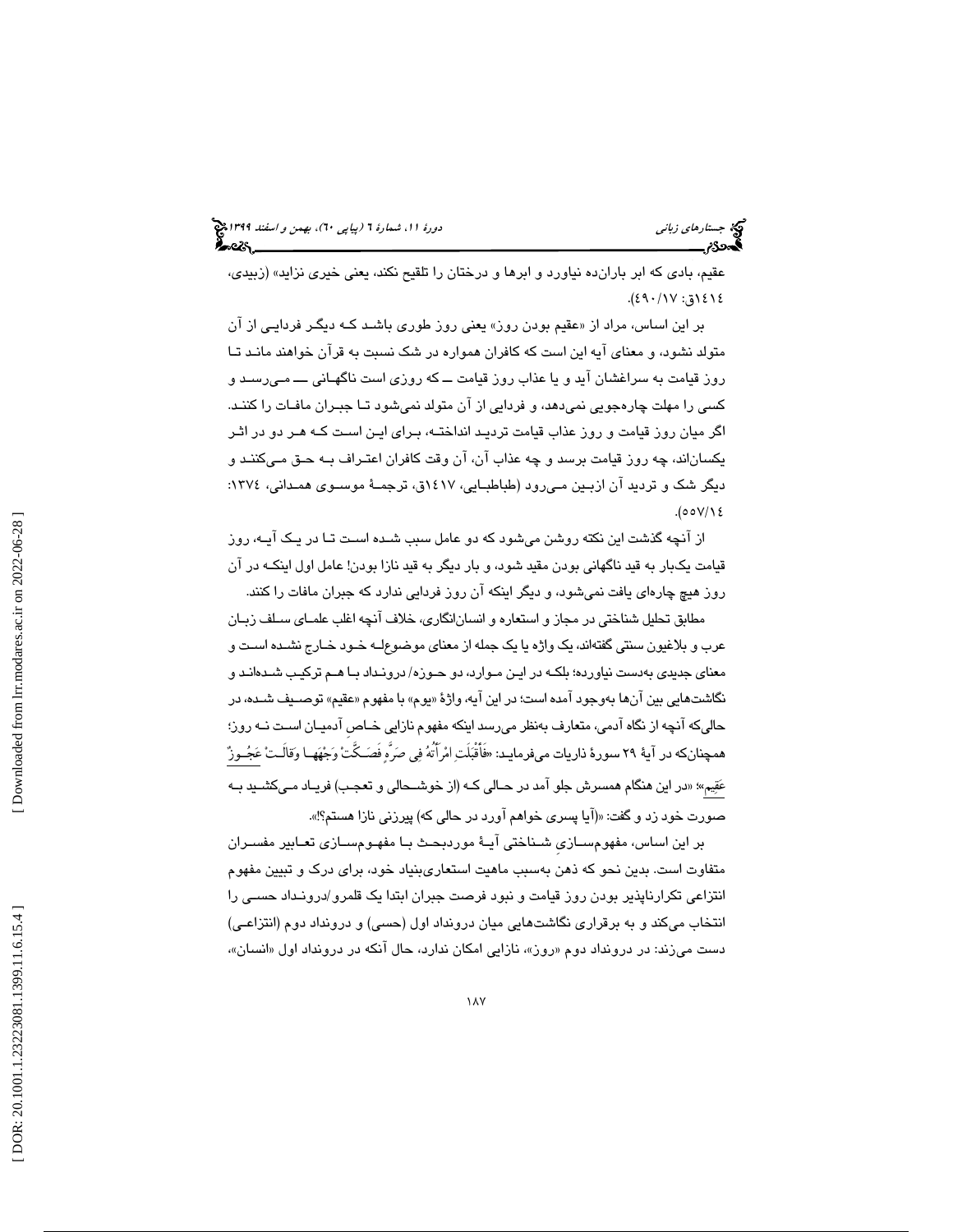نازايي امري ممكن و طبيعي است. تعبير قرآني «يوم عقيم» اين دو درونداد را درهم ميآميـزد و سرانجام، فضا يا قلمروي آميخته (حسي ـ غيرحسي) به دست مـي دهـد، فضـا يي كـه در آن روز قيامت نازا ديده ميشود. درونداد ادغامشده از طريـق زبـان كـه ابـزاري بـراي بـازنمود ساختهاي مفهومي ذهن است، به مخاطب انتقال داده ميشود. مجموع فراينـدهاي مـذكور در شكل 5 به نمايش درآمده است:



شكل 5: فضاي آميخته (روز نازا) **Figure 5**: Mixed space (infertile day)

به ديگر سخن، در اين آيه مفهوم انتزاعي روز قيامت پس از اينكه با مفهوم حسـي انسـان، آميخته و قابل درك ميشود، بهسان شخصي كه نازاست، مفهومسـازي مـي شـود. در نتيجـة اين مفهومسازي ذهني، ميتوان دليل اسناد نازايي به روز قيامت و معناي ظريفي را كـه وراي اين مفهومسازي وجود دارد، بهتر فهميد؛ اگـر تكرارناپـذير بـودن وبرگشـت ناپـذيري بـه روز قيامت اسناد داده ميشد، نسبتي حقيقي بهشمار مـي رفـت، امـا گويـاي عمـق تحسـر كـافران، احساس خسران و شدت نياز آنها بـه بازگشـت ايـام بـه منظـور جبـران خطاهايشـان نبـود. بنابراين، نسبت نازايي به آن روز عظيم از آن رو است تا به همـة انسـان هـا بـه ويـژه كـافران نشان دهد كه زندگي دنيوي و فرصتهاي آن را غنيمت شمرند، از آن براي جبـران خطاهـا و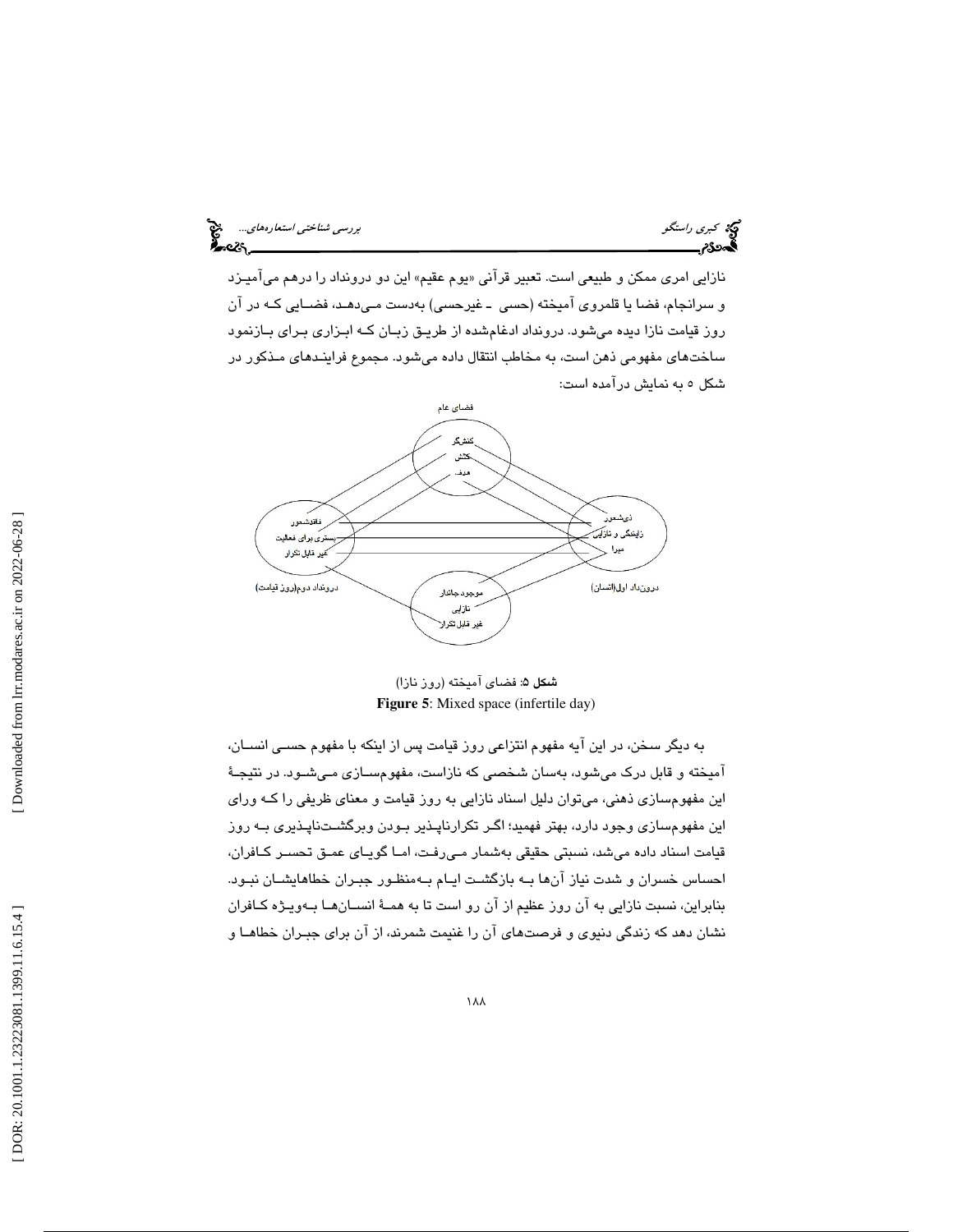گناهان خود استفاده كنند، زيرا روز قيامت هيچ روز ديگري درپي ندارد تا بتواننـد بـه جبـران گذشته برخيزند و در سرنوشت خويش تغييري ايجاد كنند.

4-2-3 . انسانانگاريِ عذاب

مفهوم مجرد «عذاب» در قران كريم با صفات انساني متعددي نظير: مهين، اليم، غلـيظ، شـديد، مقيم و… نمايان شده است، آية «وَلا يَحْسَبَنَّ الّذِينَ كَفَرُوا آنَما نُمْلِي لَهُمْ خَيْرُ لأَنْفُسِـهِمْ إِنْمــا نُمْلِــي لَهُمْ لِيَزْدادُوا إِثْماً وَلَهُمْ عَذابٌ مُهين» (آلعمران/١٧٨/٣) از اين قبيل است.

خداوند پس از آنكه در آيات پيشين پيـامبرش را نسـبت بـه تـلاش و كوشـش بـى حسـاب دشمنان حق، تسلاي خاطر ميدهد، در اين آيه روى سـخن خـود را متوجـه كـافران مـي كنـد، دربارة سرنوشت شومى كه در پيش دارند، سخن ميگويد و ميفرمايد: زنهـار كـه كـافران از ضع حاضر خود خوشحال نباشند، زيرا اين مسارعتشـان در كفـر، درحقيقـت چـوب خـدا و و تسخيرى الهى است. به بيان ديگر، وضع موجودشان املا و مهلت خدايى است كه كارشـان را به استدراج و تأخير مىكشاند و باعث بيشتر شدن گناهشان مىشود. خداوند، كفار نامبرده را به سويى مىراند كه در آخر خـط حـظ و بهـره اى در آخـرت جـز ذلـت و عـذابي خوار كننـده برايشان نخواهد مانـد (مكـارم شـيرازي، 1380 :3/ 182؛ طباطبـايي، 1417 ق، ترجمـة موسـوي همداني، 1374 :4/ 123 ).

در نگاه مفسران و اندیشمندان سلف، صفت «مهین» در ایهٔ فوق، از فاعل حقیقـی کـه «خداونـد» بوده است به فاعلى غيرحقيقى يعنى «عذاب» نسبت داده شده است كه نوعي مجــاز عقلــى بــا رابطــهٔ مسببّي يا نوعي استعارة مكنية تخييلي خوانده مي شود. همچنانكه در تفسير *مفاتيح الغيب* ذيـل ايـن ايه امده است: «العذاب في الحقيقه لا يكون مُهيناً لأنّ معنى ذلك انّه أهان غيره وذلك مما لا يتّـأتّى إلاّ فيما يعقل، فاللّه تعالى هو المهين للمعذِّبين بالعذاب الكثير إلاّ أنّ الإهانه لما حصلت مع العذاب جـاز أن يجعل ذلك من وصفه» (فخـر رازي، 1420 3/ق: 602)، امـا از ديـدگاه زبـان شناسـان شـناختي، ايـن ساختار بر اساس ادغام در فضاي ذهن شكل گرفته است. بهبيان ديگر، تعبيـر عـذاب مهـين در آيـة فوق، براساس نگاشتهايي از حوزة مبدأ به حوزة مقصد تبيين ميشـود. درنتيجـه، حـوزة مقصـد (عذاب) برحسب حوزة مبدأ (انسان) فهميده خواهد شد.

طبق ادعاي فوكونيه و ترنر، سه فرايند تركيب، تكميل و بسـط در توليـد سـاختار نوظهـور و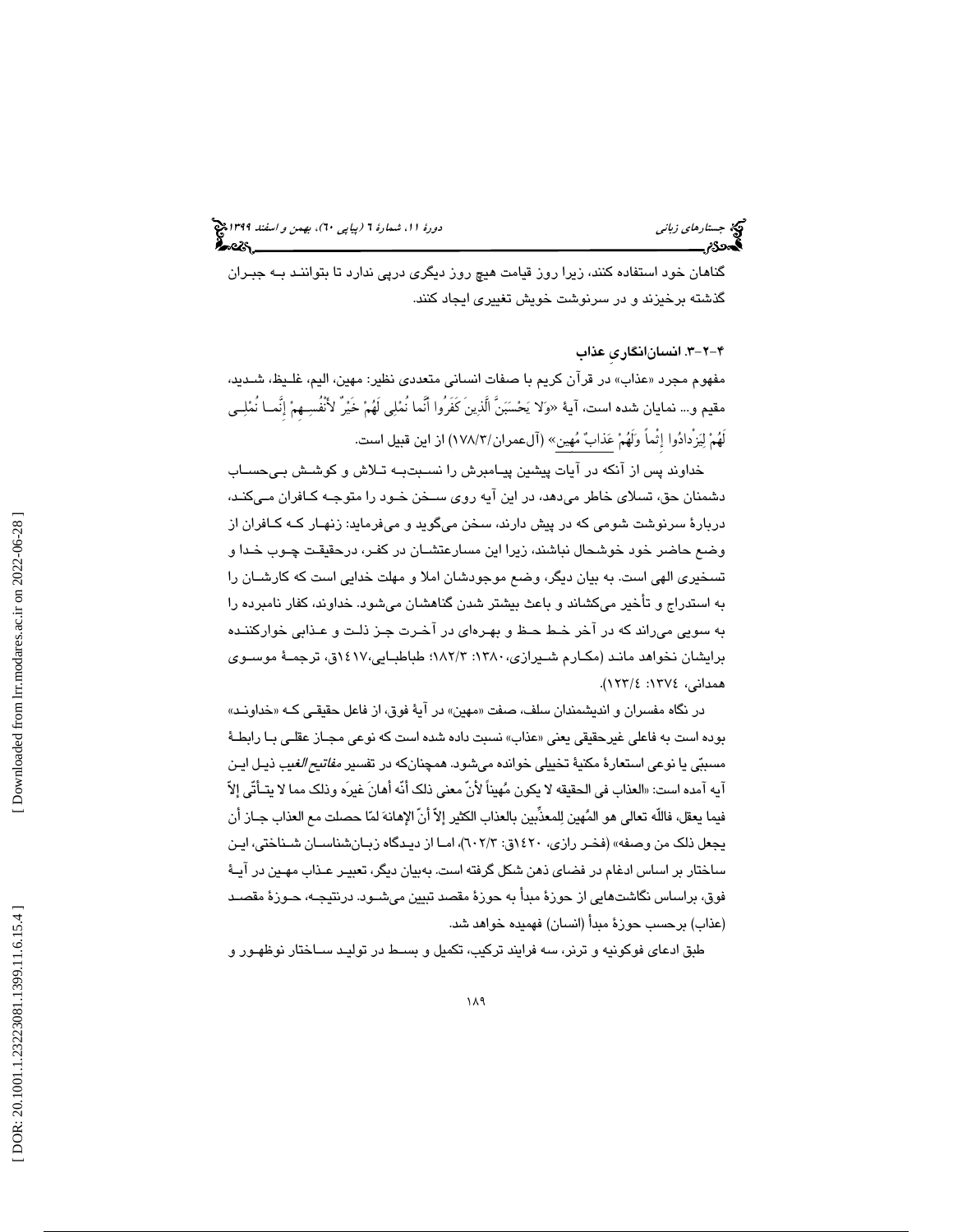تعبير ادغام شدهٔ «عذاب خواركننده» حضور فعال دارند؛ بدين نحـو كـه ايـن فضــاى اميختــه، در نتيجة فرايند تركيب، متضمن ويژگيهايي از دو فضاي درونـداد مجزاسـت: يعنـي دامنـة ورودي اول(انسان) دامنة زندهاي است كه عناصر خود (ذيشعور بودن)، (كنشگر بـودن)، (داراي كـنش) و... را به دامنهٔ ورودي دوم (عذاب) كه دامنهاي مرده و بيجان بـهشـمار مـيآيـد، انتقـال داده و واپسفكني كرده است. طبق فرايند تكميل، طرح وارههاي پـيش زمينـه اي وارد عمـل مـي شـوند تـا اطلاعات فرافكندهشده از دروندادها را تكميل كنند.

براساس قالب پيشزمينهاي مربوط بـه انسـان، ذي شـعوري و كنشـگر بـودن بـه فضـاي ادغامشده وارد ميشود و از درونداد دوم قالب مفهومي انتزاعي با نام عذاب كه فاقـد شـعور، و منفعل است با ديگر ويژگىهايى كه در *داير ة المعارف ذهن بشر* ذيل مدخل اين مفهوم امـده است، به فضاي آميخته ورود ميكند. بنابراين، فضاي نوظهور، فضايي تركيبـي از دو فضـاي موجود است.

سرانجام فرايند بسط كه عهدهدار ايجاد تحرك و پويايي در فضاي آميخته است، از جهـت تخيلي، فضاي آميخته را بهگونهاي تغيير ميدهد كه عذاب امكان تحقير و خـواركردن ديگـران مييابد. شايستة تأكيد است كه ساختار نوظهور اين ادغام، يعني عذاب خواركننده، در هيچيـك از دو فضاي درونداد ديگر يافت نميشود و از اين حيث فضاي آميختة معنـايي نـو و بـديع و البته خيالي خلق ميكند كه اي بسا در ظاهر سبب ايجاد گسستگي معنايي در متن شـده باشـد، اما با توجه به انگيزة اين آميختگي، ميتوان نقش آن را در پيوستگي و انسجام معنايي در متن قرآن تبيين كرد. اين ادغام در شكل 6 آمده است: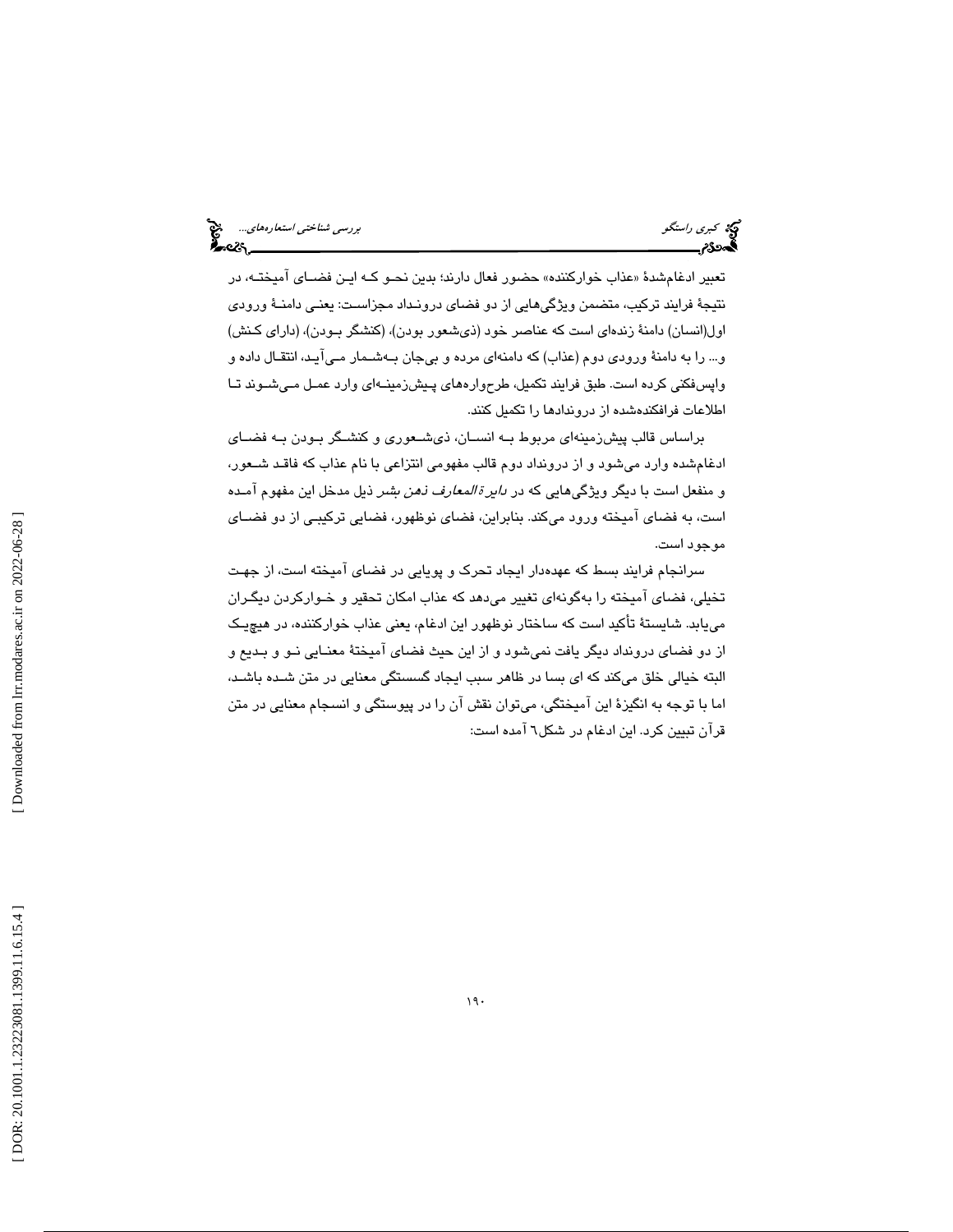

شكل 6: فضاي ادغامشده (عذاب خواركننده/ عذاب انساننما) **Figure 6**: Integrated space (humiliating torment / Anthropomorphic torment)

در چنین فضای تلفیقی، معانی نوپدیدی نهفته است که کاربرد عبارت در ساختار غیرمجازی<br>یا گزارهای از بار معنایی آن میکاهد. بر اساس اصل «خلاقیت»<sup>۱۹</sup> در مفهومسازی میتوان گفت انسانانگاري، مجاز و استعارهها نقش مهمي در ايجاد خلاقيت ذهني و زباني دارند، زيرا به بازسازماندهي الگوهاي ديرينه و كليشهاي انديشه ميپردازند و جنبههاي خاصي را برجسته ميسازند كه فهم جديدي را از متن فراهم ميآورند (پورابراهيم و همكاران:1390، 22). چنانچه در مفهومسازي جديد آية فوق، جانبخشي به چيزي بيجان و بيحركت نشان از تسري ويژگيهاي خاص انسان به عذاب و از سويي ديگر كمرنگ شدن عناصر خاص عذاب دارد كه اين امر، به نظر نويسنده، تصويرگر تهكم و نهايت تحقير كافران است. به ديگر سخن، با ترسيم چنين فضاي ذهني، عذاب كه نشانة خواري، و تحقير و ذلت و امري منفور و مشمئزكنندة انسانهاست، اينك اين خود اوست كه از مشاهدة رفتار و اعمال كافران بهتنگ آمده است و آنها را تحقير ميكند.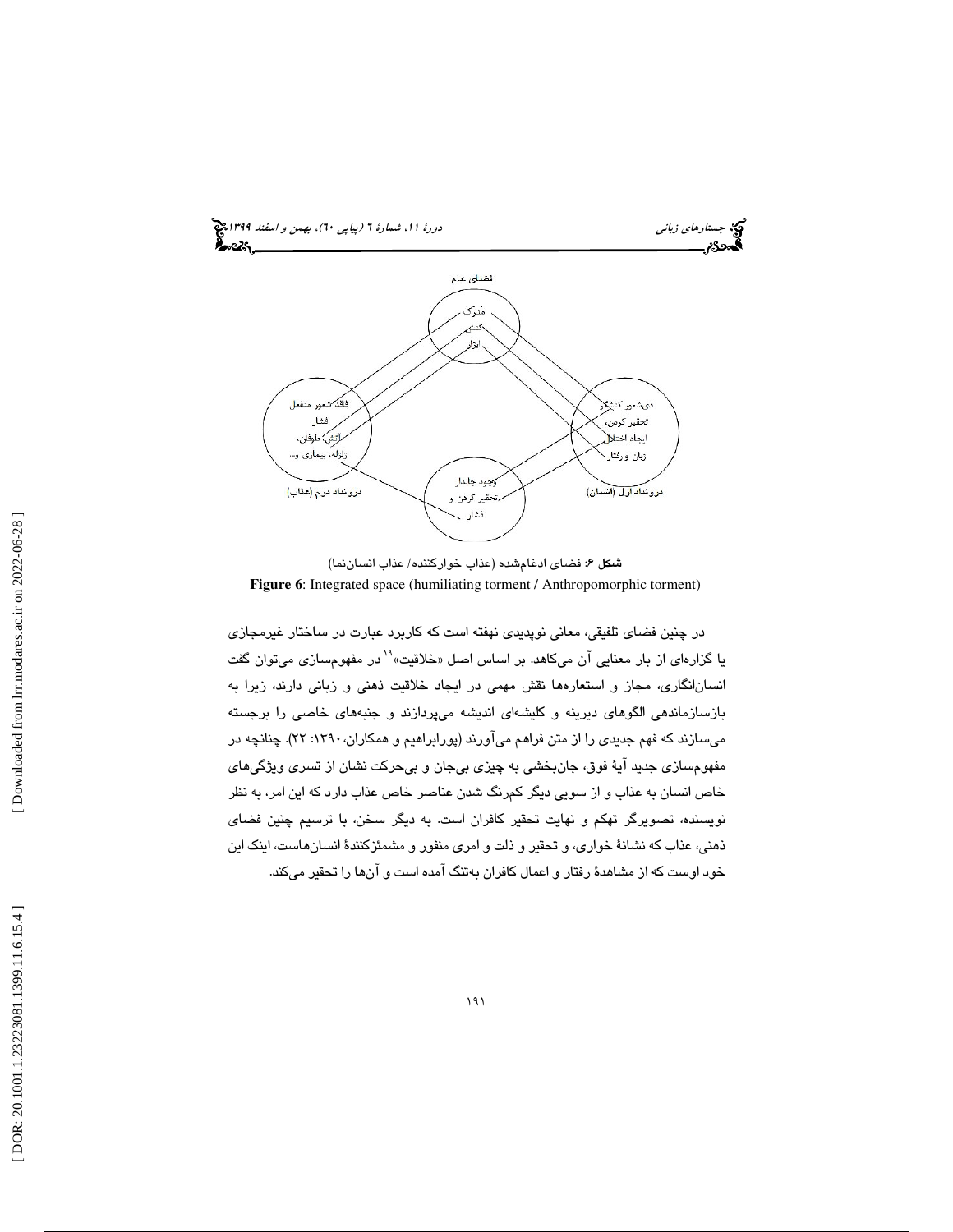كبري راستگو بررسي شناختي استعارههاي...

-3 4 . انسانانگاريِ واكنشهاي ارگانيسم

هيجانات و حالات ارگانيسم از ديگر مفـاهيمي اسـت كـه در نـص قـرآن بـا صـفات و خصـايل انساني تعبير شدهاند. انسانانگار يِ خشم يكي از اين شواهد است.

خشم كي واكنش طبيعي ارگانيسم نسبتبه شرايطي است كه فرد دچـار ناكـامي مـي شـود كـه در آيهٔ ١٥٤ سورهٔ اعراف «وَلَمَّا سَكَتَ عَنْ مُوسَى الْغَضَبُّ» تعبير انسانگونهاي از آن بهچشم ميخورد.

در اين ايه فعل «سكت» كه عملى انسانى است به يكى از حالتهـاى درونـى انســان، يعنـى «غضب» اسناد داده شده است. به گفتهٔ قائمینیا (۱۳۹٦: ۳۱۹) گویــا غضـب بــهمثابــهٔ انســانی صغير در درون حضرت موسى<sup>(ع)</sup> فرض شده است. آدمی وقتی عصبانی میشود گويـا درون او كسى ظاهر مىگردد كه وى را به كارهايى دستور مىدهد او هـم مـادامىكـه غضـب آمـر، دست از امر كردن برنداشته است، اوامرش را اجرا مىكند، اما وقتى خشـم فرونشسـت، گويـا ديگر آن فرد آمر سخن نميگويد و دستور نميدهد.

بر اساس نظريةَ آميزه، اسناد كنوني فوق، دو قلمرو مبدأ را نشان مي دهـد؛ قلمـرو اول كـه انسان است و قلمـرو دوم، حالـت درونـی خشـم. در نتيجـهٔ آميختگـی ايـن دو قلمـرو، قلمـرو آميختهاي به دست ميآيد كه در آن، خشم بـهصـورت انسـاني كـه مـيتوانـد سـخن بگويـد و سكوت اختيار كند، به تصوير كشيده مىشود. بىشک كاربست عمل آنتروپومورفيسم در اين آيه و انسانانگاري غضـب توانسـته اسـت بـه زيبـايي عنـان از كـف دادن آدمـي را بـه وقـت عصبانيت تصويرسازى كند. چه وقتى ادمـى براشـفته مـىشـود، كنتـرل خـويش را ازدسـت میدهد درنتیجه خشمِ اوست كـه رفتـارش را مـدیریت مـیكنـد و او را بـه انجـام رفتارهـایی نادرست و هيجاني و غيرمتعارف واميدارد. اين يک اصل مهم روان شـناختي اسـت كـه كـلام مجيد با كاربست مفهوم انسانانگاري بدان اشاره مي كند.

از ديگر واكنشهاي طبيعي ترس و ناراحتي است كه در زبان قرآن با ويژگيهـاي انسـاني مفهومسازي شدهاند و ميتواند اعمالي همچون آمدن، رفتن و جابهجاشدن را انجام دهند. اين مفاهيم نيز در آيات «أَشِحَةُ عَلَيْكُمْ فَإِذَا جَاءَ الْخَوْفُ رَأَيْتُهُمْ يَنظُـرُونَ إِلَيْـكَ تَـدُورُ أَعْيُـنْهُمْ كَالْـذِي يُغشى عَلَيْهِ مِن الْمَوْتِ فَإِذَا ذَهَبَ الْخَوْفُ سَـلْقُوكُم بِأَلْسِـنَةٌ حِـدَادِيـ..» (احـزاب/١٩/٣٣) و «وَقــالوا الْحَمْدُ لِلْهِ الذِي أَذْهَبَ عَنَا الْحَزْنِ» (فاطر/٣٤/٣٥) قابل تحليل شناختي هستند.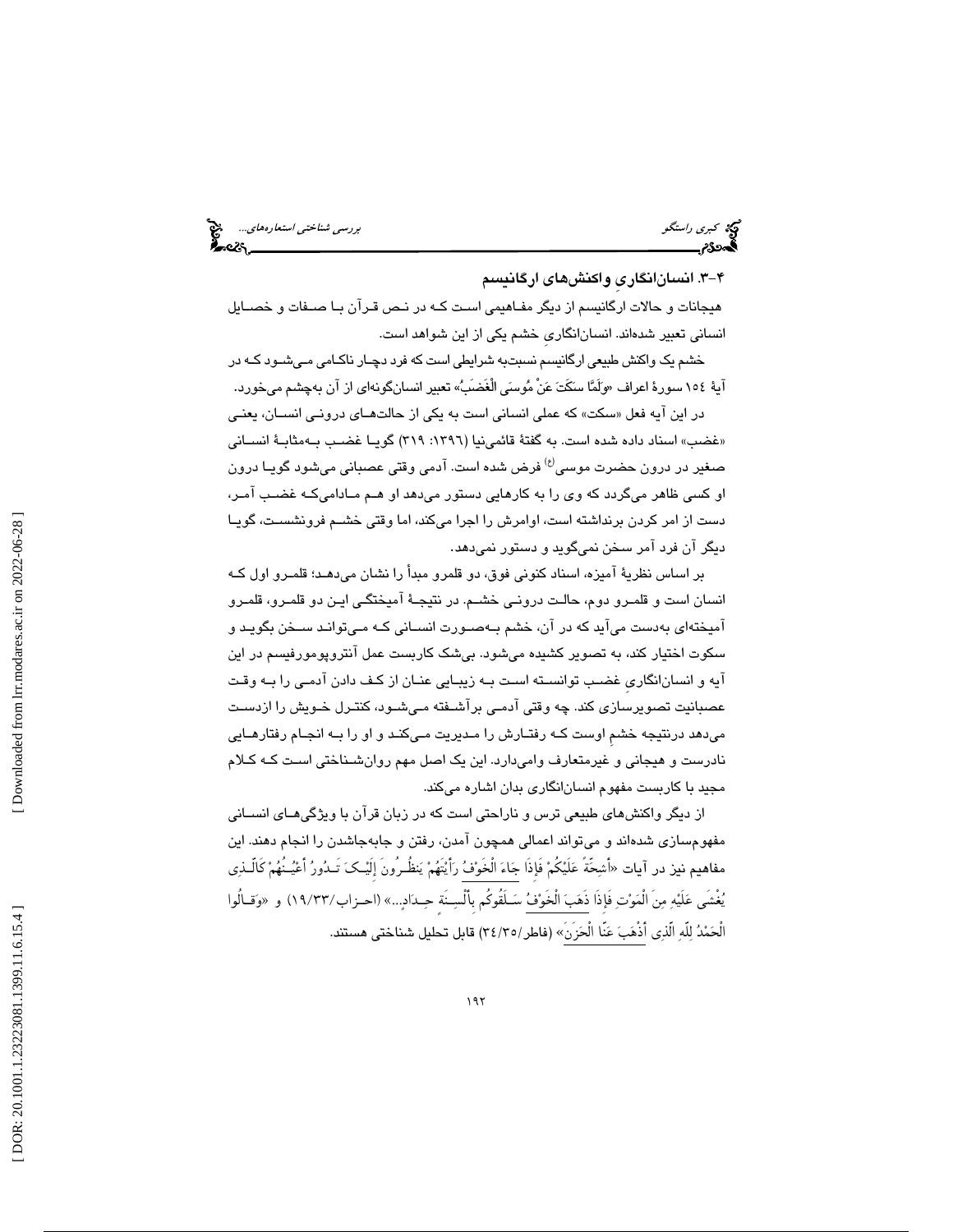گزيدة كلام آنكه تعابير انسانانگاريشده در قرآن كريم، تعابير اصيل و منطقي بهحسـاب ميآيند كه با توجه به ديدگاه شناختي، فراهنجاري موجود در آنها، بهسـبب نـوزايي جديـدي است كه اين نوزايي كاملا هدفمند، منطقي و قراردادي صـورت گرفتـه اسـت و فقـط بـا چنـين تعابيري، معاني نهفته در متن آشكار ميگردد. همانطور كـه دان آر. اسـتيور ``(۱۹۹۸، ترجمـهٔ ساجدي، ١٣٨٤: ٢١٥) درمورد جانشينناپذيري اينگونه تعابير ــ كه حـالتي مشـابه اسـتعاره دارند ـــ چنين میگويد: «استعاره به جای انکه جانشين باشد، جانشينناپـذير اسـت. اسـتعاره گاهي چيزي را ميگويد كه قبلاً گفته نشده است و به شـيوة ديگـري غيـر از شـيوة اسـتعاري قابل بيان نيست». همچنين، انسان(نگاري در قرآن به طريق اولي، در پرتو اشاره به ايـن اصـل مسلم مطرح ميشود كه كل كيهان، هم در پيام قرآني و هم در سرنوشت بشري نقش عمدهاي ايفا ميكند. اين اصل مسلم كه از خود قرآن نشئت ميگيرد، بر اين فرضـيه اسـتوار اسـت كـه پديدههاي طبيعت بهنوعي ذي شعورند. آيهٔ ٤٤ سورهٔ اسـراء «تسَبحُ لهُ السَّمَاوَاتُ السَّبْعُ وَالأَرْضُ وَمَنْ فِيهِنَّ وَإِنْ مِنْ شَيْءٍ إِلا يُسَبِّحُ بِحَمْدِهِ وَلَكِنْ لا تَفْقَهُونَ تَسْبِيحَهُمْ إِنَّهُ كَانَ حَلِيمًا غَفُورًا» ناظر بـر اين حقيقت است . نيز در آية 72 سورة احزاب آنجا كه كوهها در پاسخ به پرسش خداوند مبني بر حمل امانت الهي، از پذيرش آن امتناع ميكنند، بيان ميدارد كه آسمانها، زمـين و كـوه هـا، موجوداتي ذي شعورند (مير، ۲۰۰۸، ترجمهٔ حـري، ۱۳۸۸: ۱7٦). بـي ترديـد، ديـدگاه توحيـدي مذكور(ذيشعوري هستي) بدين معنا نيست كه اگر در هر آيـه اي كائنـات، موجـودي زنـده در نظر گرفته شدهاند، عمل آنتروپومورفيسم وجود دارد بلكه اين امر تا حدي تابع ســازوكارهاي معنايي هم هست؛ همچنانكه اين عمل تنها بهسبب تناسـب بـا ديـدگاه توحيـدي و تفكـر دينـي صورت نگرفته است، بلكه در آنتروپومورفيسم قرآني افـزون بـر هـدفي كلـي، اهـداف خـاص موردي نيز وجود دارد كه بايد در پرتو بافت و سياق آيات مورد مداقه قرار گيـرد (قـائمي نيـا،  $T P$ .  $T P$ .  $T P$ .  $T P$ .

### ۵. نتيجه

در صفحات پيشينِ اين پژوهش، مفهوم آنتروپومورفيسم بهمنزلة يكي از حوزههاي زباني گفتمان قران كريم بر حسب نظريهٔ «اميزهٔ مفهومی» مورد بررسی و تحليل قرار گرفت و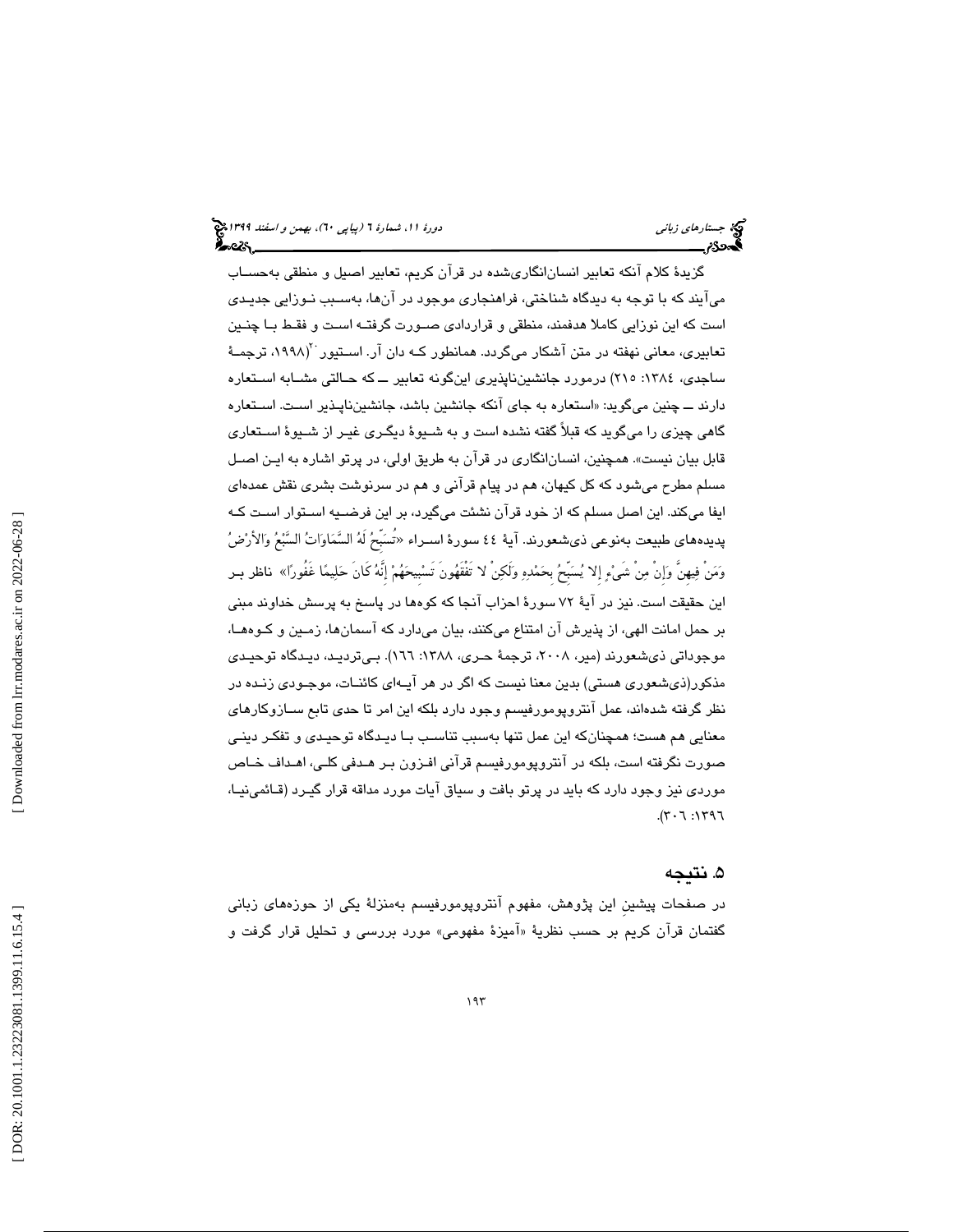كبري راستگو بررسي شناختي استعارههاي...

ضمن پارهای از آیات نشان داده شد كه:

– نظريهٔ «اميزه» ابزار جديد و شگفتانگيـزي بـراي تحليـل تعــابير زبــاني قـران از جملــه تشبيه، تمثيل، استعاره، انسانانگاري، مجاز، كنايه و... بهشمار ميآيد. ايـن نظريـه، افـزون بـر تبيين مكانيسم پيدايش اين معاني، قدرت تحليل شناختي را ارتقـا مـي دهـد، و چشـم انـدازهاي جديدي را پيشروي ذهن مفسر ميگشايد و ابعاد پنهان تعـابير زبـاني قـرآن را بهتـر آشـكار ميسازد.

ـ نظرية «اميزه» اهداف متعـددي را دنبـال مـيكنـد، امـا هـدف مشــترك همــة اميــزههــا و آميختگيها دستيابي به يك مقياس بشري است. اين هدف در تحليل ادغامهـاي قرآنـي اهميـت بسزايي دارد، زيرا قرآن كريم حقايق عقلي، ربوبي، مجهولات غيبي و مفاهيم انتزاعي بسـياري را با استفاده از تجربيات محسوس بشري متناسب با مخاطب خود تبيين كرده است. از ديگـر اهداف كاربست نظرية آميزه، اهميـت آن در كشـف كـانونِ توجـه معـاني اسـتعاري و تقويـت روابط حياتي و انتراعيزدايي است.

ـ آنتروپومورفيسم در قـرآن غالبـاً بـراي نشـان دادن بعـد معنـوي طبيعـت وپديـده هـاي ماورائي و نيز حركت از كثرت به وحدت بهدور از افراط در بزرگنمـايي، كوچـك نمـايي و يـا زيادهروي در مدح يا مذمت و... صورت گرفته است.

### . پينوشت ها 6

- 1. Classical view
- 2. Romantic view
- 3. Gilles Fauconnier
- 4. Mark Turner
- 5. Conceptual Blending Theory
- 6. Anthropos
- 7. Logos
- 8. The Study of man
- 9. Anthropocentrism
- 10. Anthropomorphism 11. Conceptual metaphor
- 12. Mental spaces
- 13. Generic space
- 14. projection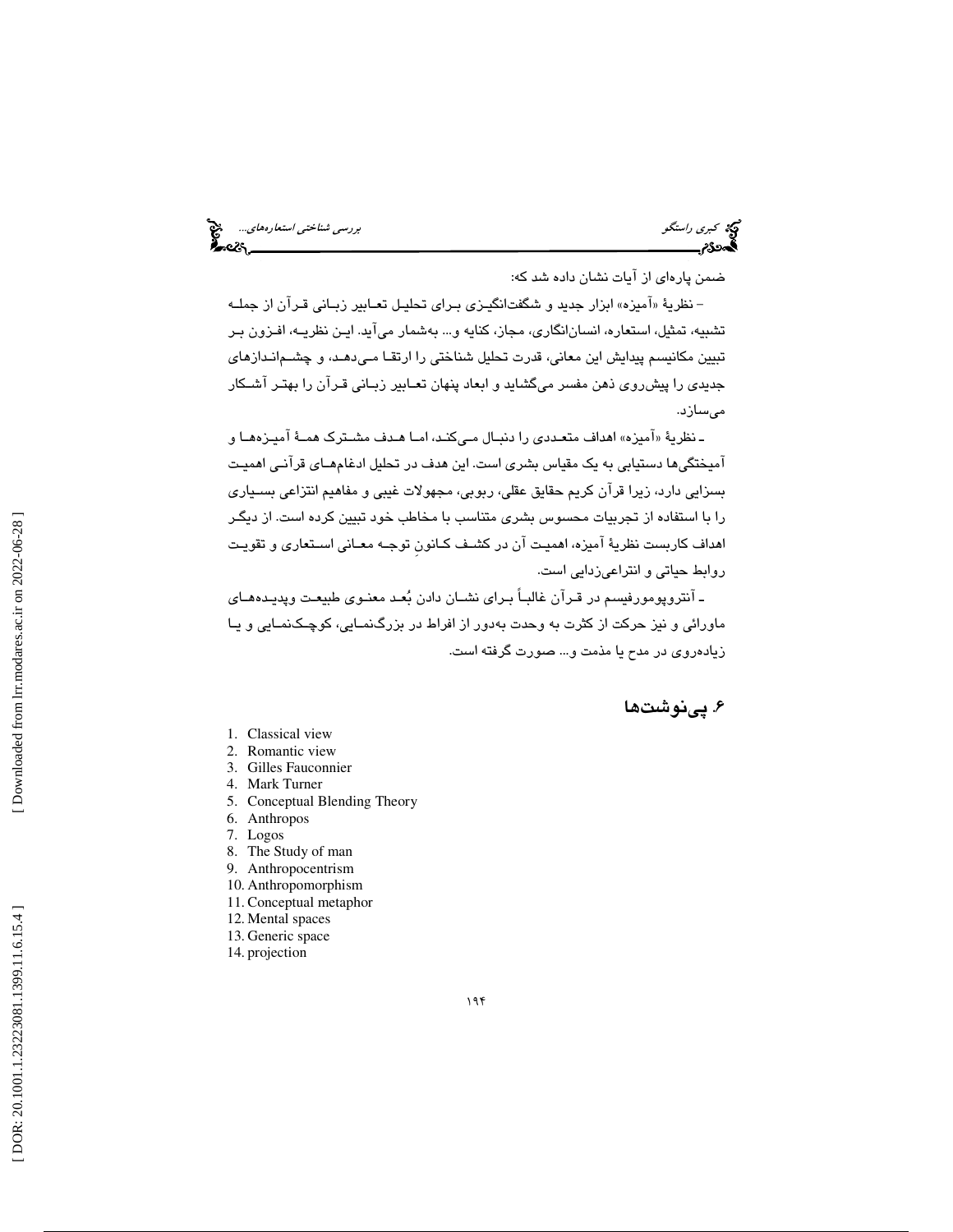جستار*هاي زباني (بياپي 60)، بهمن و اسفند 1*994 هج ಹಿಂಜ

- 15. Input space
- 16. Blended space
- 17. Selective projection
- 18. Donald Davidson
- 19. Creativity
- 20. Dan.R, Stiver

### ۷. منابع

- قرآن كريم •
- آلوسي، س.م. (1415ق). روحالمعاني. بيروت: دارالكتب العلميه. •
- ابنعاشور، م.ط. (١٩٨٤). *التحرير و التنوير*. ط العاشره. تونس: الدار التونسيه للنشر.
	- ابنفارس، ا.ا. (١٤٠٤ق). *مقاييس اللغه*. قم: مكتب الأعلام الإسلامي.
	- ابوحيان أندلسي، م.ي. (١٤٢٠ق). *البحر المحيط*. بيروت: دارالفكر.
- اثنيعشري، ش،. و صدقيان حكاك، ن. (1398). بررسي مفهوم آنتروپومورفيسم در مسکات و حضور ان در شخصیتپردازی*. اورمزد*، 7 <sup>ع</sup>، ٢٥٥–٢٦٧.
- اردبیلی، ل.، برکت، ب.، روشن، ب.، و محمدابراهیمی، ز. (١٣٩٤). پیوستگی معنایی متن از منظر نظریهٔ امیختگی مفهومی. ج*ستارهای زبانی، ه(*۲۲)، ۲۷–۶۷.
	- استيور، د. آ. (١٩٩٨)*. فلسفةً زبان ديني*. ترجمةً ا. ساجدي (١٣٨٤). تهران: اديان.
- پانوف، م،. و پرن، م. (1973). فرهنگ مردمشناسي. ترجمة ا. عسكريخانقاه (1369). تهران: ويس.
- پورابراهيم، ش. (١٣٩٦). انسانانگاري مفاهيم مجرد در زبان قرآن از ديدگاه شناختي. *پژوهشهاي* ز*بان شناختی قرآن، ۱(۱۱)، ۱۷۷–۱۸۸.*
- پورابراهيم، ش،. گلفام، ا،. آقاگلزاده، ف،. و كرد زعفرانلو كامبوزيا، ع. (1390). بررسي مفهوم بصيرت در زبان قرآن در چارچوب معني شناسي شناختي. *پژوهش <i>هاي زبان شناسي*، ۱</mark>۲( ه)، ۱۹–۳٤.
- دادرس، پ.، بهرامۍخورشيد، س.، گلفام، ا.، و عامرۍ، ح. (١٣٩٨). تلفيق مفهومئ؛ پيشينه و سازوکار ان. *جستار<i>های زبانی، ٤(*٥٢)، ١-٢٩.
- دیویدسن، د. (۱۹۷۸). *معنای استعارهها.* ترجمهٔ ر. امینی (١٣٨٤). *زیباشنا*خت، *۱۲،* ۲۰۱−  $.77.$ 
	- روشن، ب،. و اردبيلي، ل. (1392). مقدمهاي بر معناشناسيشناختي. تهران: علم. •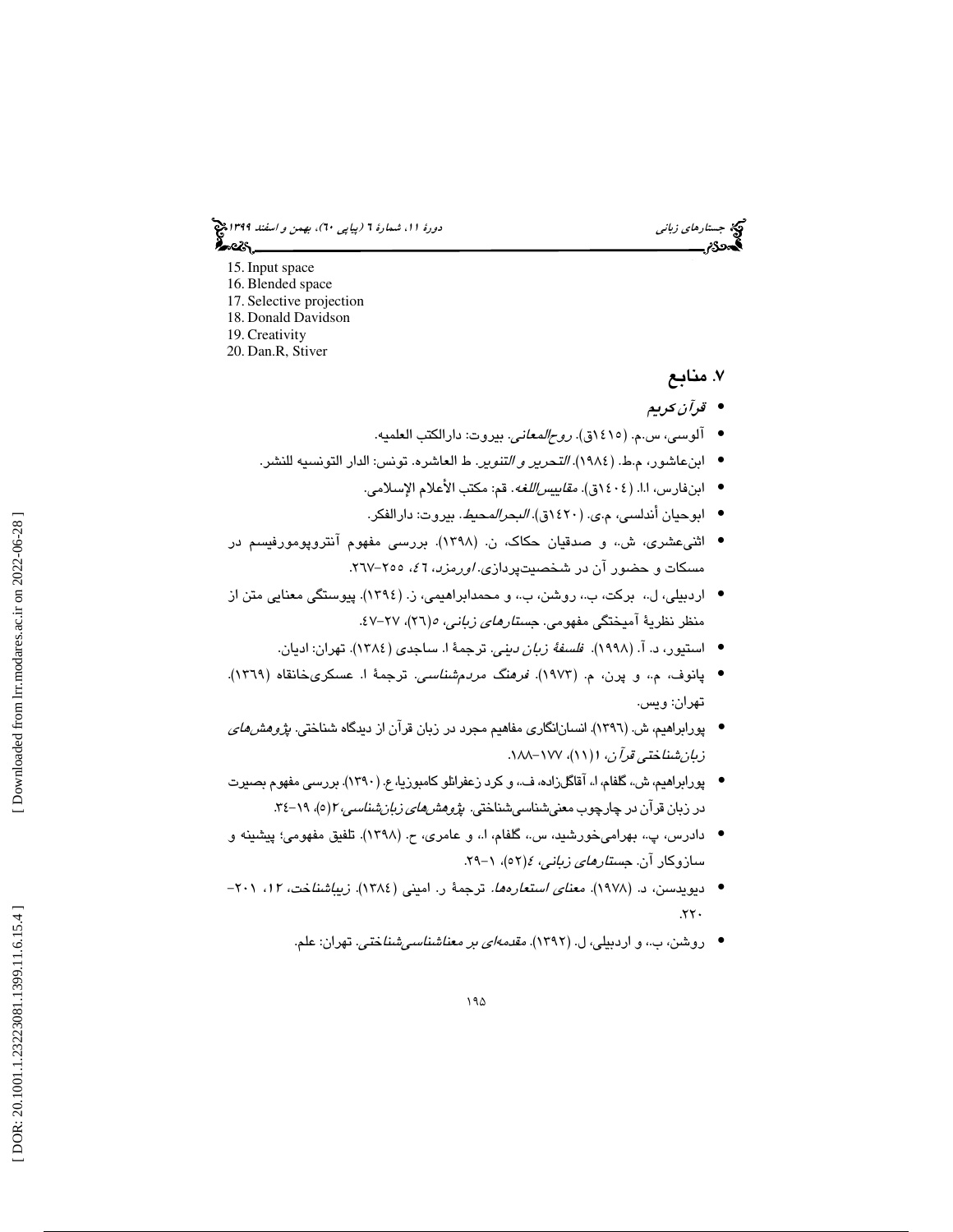كبري راستگو بررسي شناختي استعارههاي...

- زبيدي، م. (١٤١٤ق). *تاجالعروس.* ج٤. بيروت: دارالفكر.
- زمخشري، م. (1407ق). الكشاف. بيروت: دارالكتاب العربي. •
- زنگويي، ا،. شعبانيوركي، ب،. فتوحي، م،. و مسعودي، ج. (1389). استعاره: مفهوم، نظريهها و كاركردهاي آن در تعليم و تربيت. *مطالعات تربيتي و روان شناسي، ۱۱(* ۱)، ۷۷- $. \mathcal{N} \cdot \mathcal{N}$
- سعيدي مدني، س.م. (1389). شكلگيري و توسعة نظريههاي كلاسيك در انسانشناسي. يزد: دانشگاه يزد.
- شاكرنژاد، ا. (١٣٩٥). ظرفيت نظريهٔ استعارههاي مفهومي براي استخراج الگوهاي قرآني در تبیین زیست معنوی. *معارج*، ۱(۳)، ۹۹–۱۲۸.
	- شفيعي كدكني، م.ر. (1380). صور خيال در شعر فارسي. تهران: آگاه.
		- شميسا، س. (1374). بيان و معاني. تهران: فردوس. •
		- صاحب، ع. (1414ق). المحيط فياللغه. بيروت: عالمالكتب. •
- صادقي، ل. (1390). شناخت جهان متن رباعيات خيام بر اساس نگاشت نظام با رويكرد شعرشناسي شناختي. ج*ستارهاي ادبي،٤(*١٧٥)، ١٠٧–١٢٩.
- طباطبايي، م.ح. (1417ق). الميزان. ترجمة س.م.ب. موسوي همداني (1374). قم: مؤسسة النشر الإسلامي التابعه لجماعه المدرسين في الحوزه العلميه.
	- فخررازي، م. (1420ق). مفاتيح الغيب. بيروت: دارإحياء التراث العربي.
		- قاسمزاده، ح. (1379). استعاره و شناخت. تهران: فرهنگان. •
- قائمينيا، ع.ر. (1390). معنيشناسيشناختي قرآن، تهران: سازمان انتشارات پژوهشگاه فرهنگ و انديشة اسلامي.
- قائمينيا، ع.ر. (1396). استعارههاي مفهومي و فضاهاي قرآن. تهران: سازمان انتشارات پژوهشگاه فرهنگ و انديشة اسلامي.
	- قرشي، ع.ا. (1371). قاموس قرآن. تهران: دارالكتب الإسلاميه. •
	- كبير، ي. (1391). فلسفة آنتروپولوژي. قم: مطبوعات ديني. •
- گيررتس، د. (2009). نظريههاي معنيشناسي واژگاني. ترجمة ك. صفوي (1393). تهـران: علمي.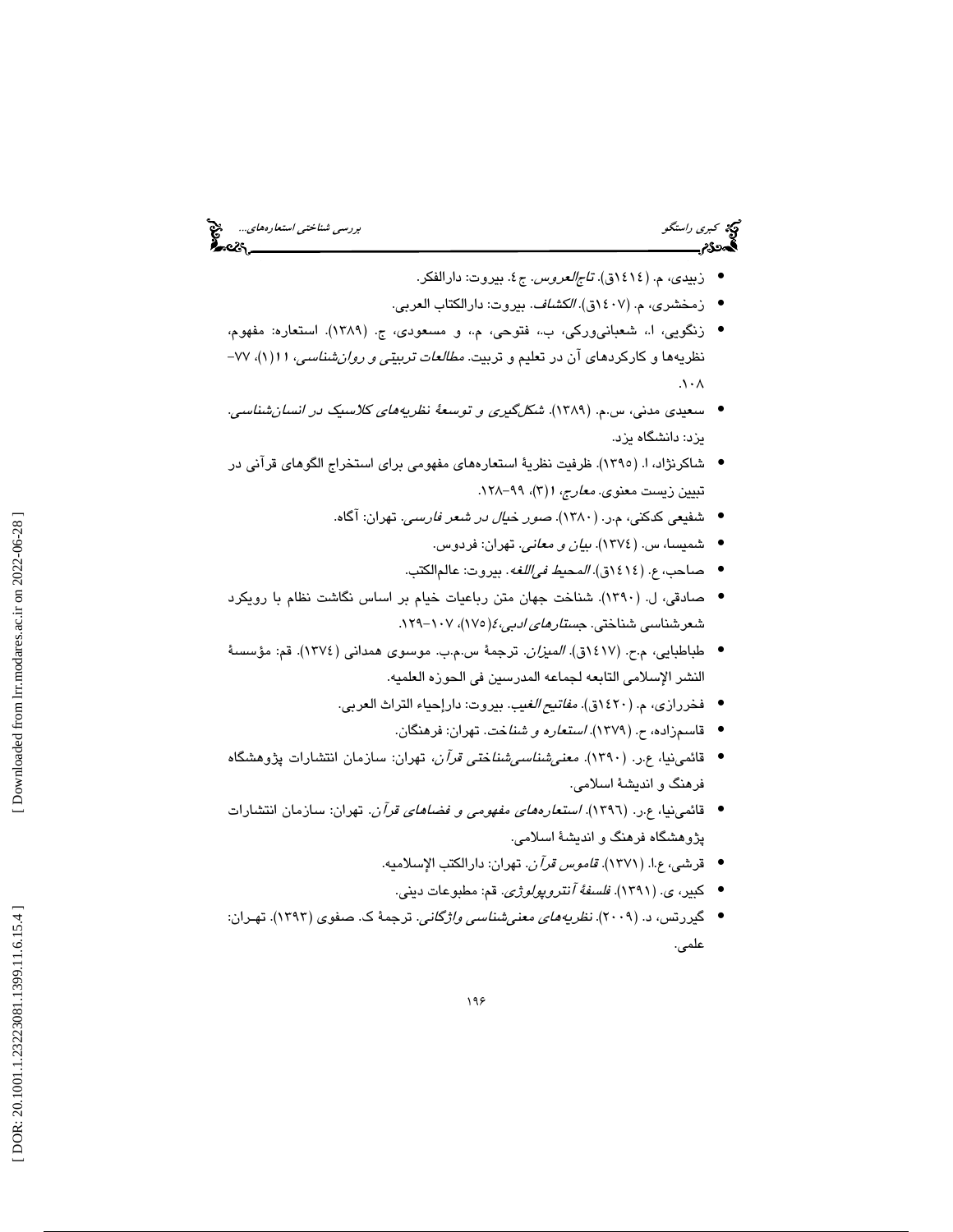## جستار*هاي زباني (بياپي 60)، بهمن و اسفند 1*994 هج

- مصطفوي، ح. (1430ق). التحقيق في كلمات القرآن الكريم. بيروت: دارالكتب العلميه. •
- مكارم شـيرازي، ن. آشـتياني، م.ر،. امـامي، م.ج،. الهـامي، د،. و ايمـاني، ا. ( 1380). تفسـير نمونه. تهران: دارالكتب الإسلاميه.
- مؤذني، ع.م،. و خنجري، ش. (1393). تحليل برخي از استعارههاي مفهومي فارسي با استفاده از الگوی شبکهای و ادغام. *ادب فارسی، ۱ (*۱۳)، ۱– ۱.۲.
- مير، م. (2008). فنون و صنايع ادبي در قرآن. ترجمة ا. حري (1388). پژوهشهاي قرآني ،  $.102 -11.7 -301$
- ينق زاده، م،. و اوركي، غ.ح. (1395). تحليـل شـناختي سـاختار مفهـومي قـرآن در چـارچوب نظريهٔ فضاهای ذهنی فوکونيه (با تکيه بر پانزده جزء دوم). *نهن، ٦٥*، ١٢١–١٤٢.

### **References**

- Abu Hayyan Andolusian, M.I. (1999). *Comprehensive Sea (Albahr Almohit)*. Beirut: Dar al-Fikr. [In Arabic].
- Alusi, S.M. (1994). *Spiritual Meanings (Roholmaani)*. Beirut: Dar al-Kitab al-Alamiya. [In Arabic].
- Ardebili, L., Barekat, B., Rowshan, B., & Mohammad Ebrahimi, Z. (2015). "Text coherence as determined by conceptual blending theory". *Language Related Research*, *5*(26), 27-47. [In Arabic].
- Dadras, P., Bahrami Khorshid, S., Golfam, A., & Ameri, H. (2019). "Conceptual blending; its background and strategy", *Language Related Research*, *4* (52), 29- 1. [In Persian].
- Davidson, D. (1978). *What Metaphors Means*. trans. R. Amini , (2005), Aesthetics. *12*, 201-220. [In Persian].
- Esna Ashari, Sh., & Sedghian Hakkak, N. (2019). A study of anthropomorphism in Mascot and its presence in characterization. *Ourmazd Journal*, *46*, 255 – 267. [In Persian].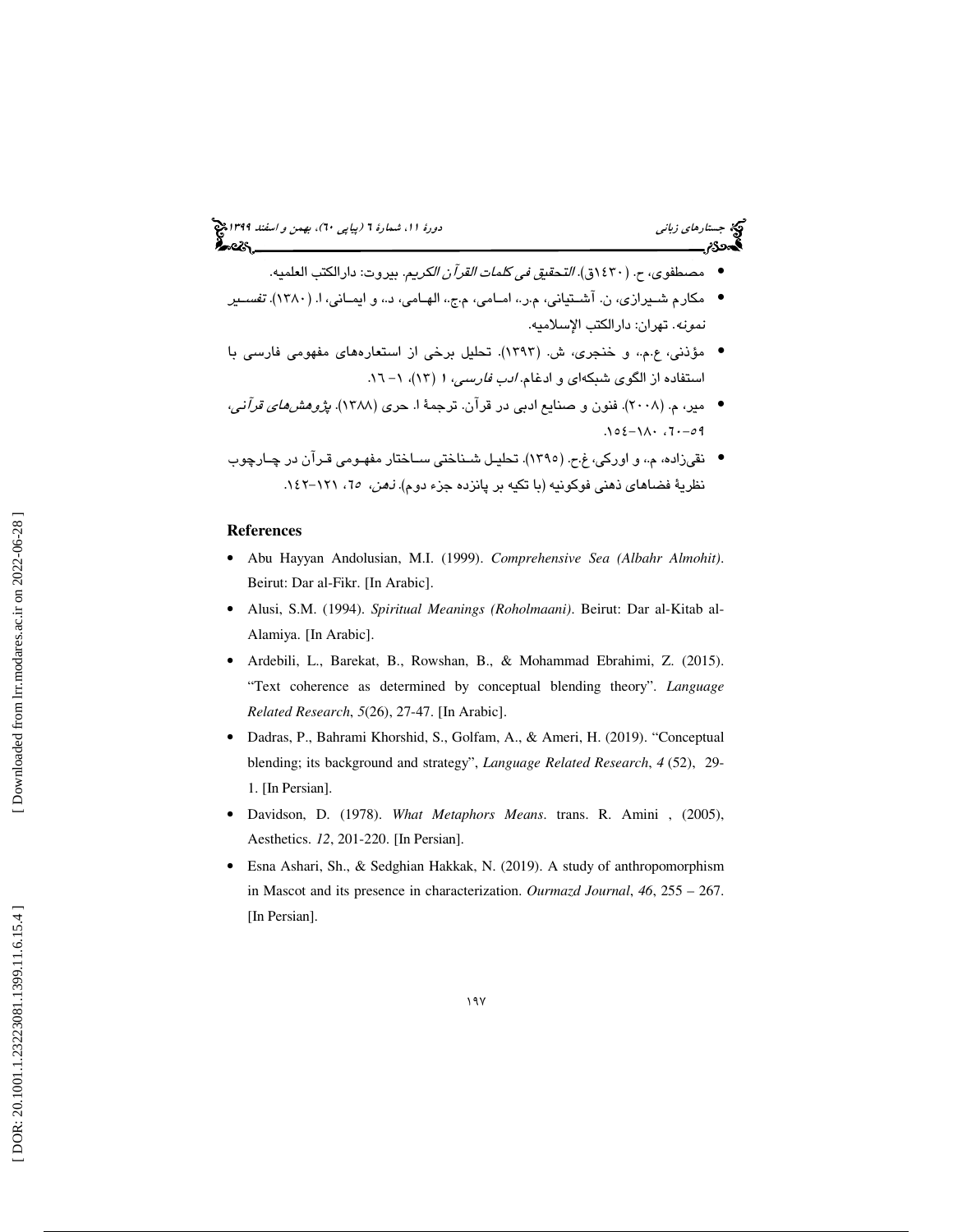### كبري راستگو بررسي شناختي استعارههاي... .e2s



- Fakhr Razi, M. (1999). *Mafatih al Gheyib*. Beirout: Dar Ehya al Toras al Arabi. [In Arabic].
- Geeraerts, D. (2009). *Theories of lexical semantics*, trans. K. Safavi. (2014). Tehran: Elmi. [In Persian].
- Ghaemi Niya, A. R. (2017) *The Conceptual Metaphor and Quranic Spaces*. Tehran: the Organization of Islamic Culture and Thought. [In Persian].
- Gharshi, A. A. (1992) *Ghamous Quran*. Tehran: Dar al Kotob al Eslamieh. [In Arabic].
- Ghasemzadeh, H. (2000). *Metaphor and Cognition*. Tehran: Farhangan. [In Persian].
- *Holy Quran* .
- Ibn Ashur, M. T. (1984). *Writing and Lighting(Al-Tahrir and Al-Tanvir)* . Tunisia: Aldar Tunisia Publishing. [In Arabic].
- Ibn Fares, A.A. *The Books of Words (Maqaies alloqah)*. Qom: Islamic Media School. [In Arabic].
- Kabir, Y. (2012) *The Philosophy of Anthropology*, Qum: Religious Press. [In Persian].
- Kövecses, Z . (2005). *Metaphor in culture: Universality and variation*. Cambridge: Cambridge University of Chicago Press.
- Makarem Shirazi, N., Ashteyani, M.R., Elhami, D., & Imani, A. (2001) *The Example Interpretation.(Tafsir Nemooneh).* Tehran:Dar al Kotab al Eslami. [In Persian].
- Mir, M. (2008) *The literary techniques in Quran*. Trans. A. Hori (1388). *Quranic Researches*, 59-60, 154-180. [In Persian].
- Moazzeni, A. M., & Khanjari, SH. (2014). Analysis of conceptual metaphors in Persian using the lattice model and integrate, *Persian Literature*. *Faculty of Letters and Humanities*, *1* (13), 1-16. [In Persian].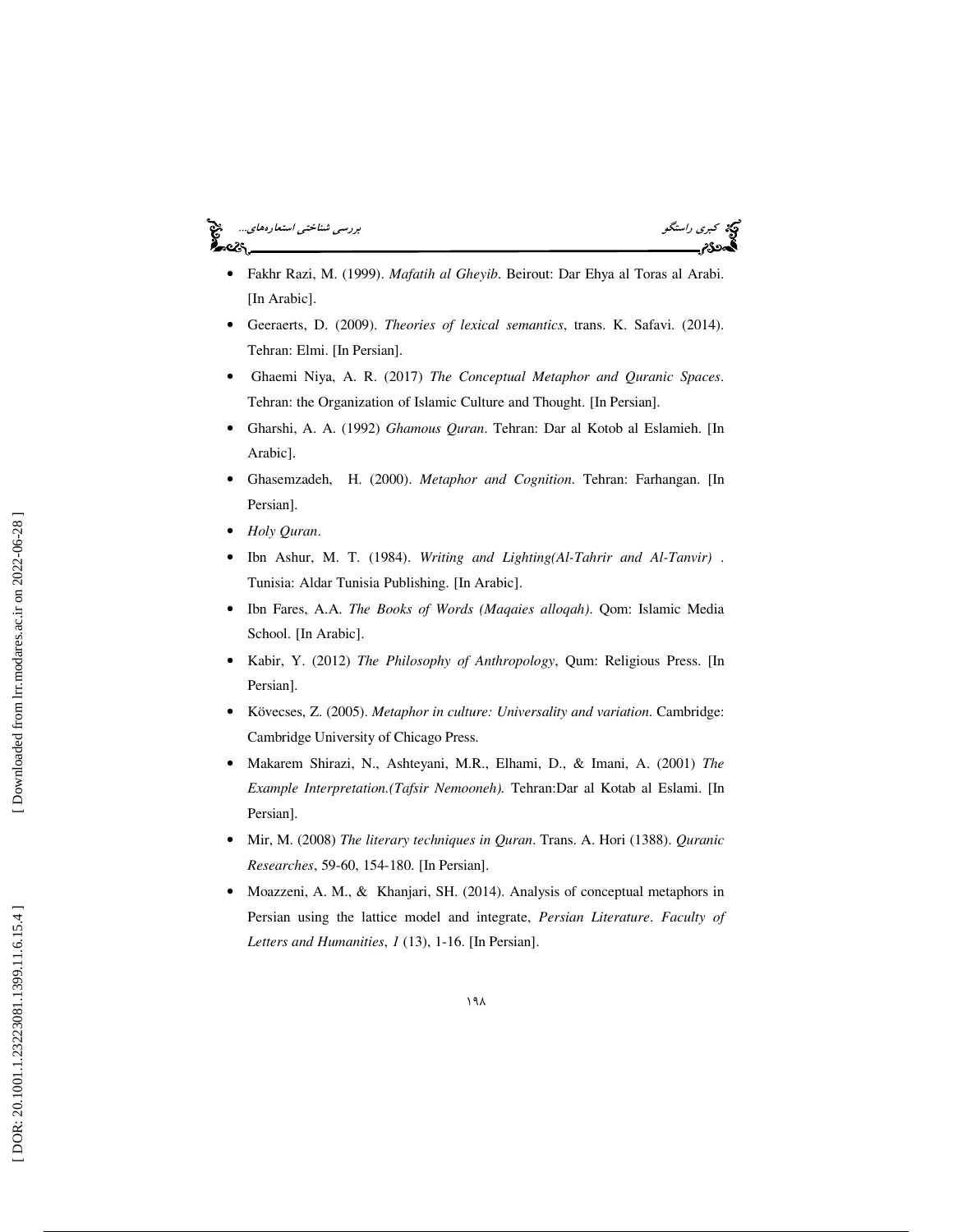### جستار*هاي زباني (بياپي 60)، بهمن و اسفند 1*994 هج ಹಿಂಜ

- Mostafavi, H. (2009) *The Research in Quran Words*. Beirout: Dar al Kotob al Elmieh. [In Arabic].
- Naghi Zadeh, M., & Orki, Gh. H. (2016) The cognitive analysis of the conceptual structure of Quran in the framework of mental spaces of Fauconnier (Relying on the Second Fifteen Components). *Mind*, 65, 121-142. [In Persian].
- Panoff, M., & Perrin, M. (1973). *Dictionnaire de l'ethnologie* .trans. A. Asgari Khanghah (1990). Tehran: Vois.[In Persian].
- Pourebrahim, Sh. (2017). Personification of abstract concepts in language of Quran: A cognitive approach. *Linguistic Research in the Holy Quran*, 6(1), 177- 188. [In Persian].
- Pourebrahim, Sh., Golfam, A., Aghagolzadeh, F., & Kord Zaafaranloo Kamozia, A. (2012). A study of the knowledge concept in Quran language: A study in cognitive semantics framework. *Journal of Researches in linguistics Fall,* 2 (5), 19-34. [In Persian].
- Rowshan, B., & Ardabidili, L. (2013) *An Introduction to Cognitive Semantics*, Tehran: Elm. [In Persian].
- Sadeghi, L. (2012). Reading the text word of Omar Khayyam's poetry according to system mapping by cognitive poetics approach. *Literary Studies*, 4 (175), 107 - 128. [In Persian].
- Saeedieh Madani, S.M. (2010). *Formation and Development of Classical Theories in Anthropology*. Yazd: Yazd University. [In Persian].
- Saheb, A. (1993) *The Space of Word (Al-Mohit fe al-loqah)*. Beirout: Alam Al Kotob. [In Arabic].
- Shafei Kadkani, M. R. (2001). *Figures of Imagination in Persian Poetry*. Tehran: Agah. [In Persian].
- Shakernezhad, A. (2016). The capacities of the theory of conceptual metaphors for derivation of Quranic patterns for explaining spiritual life. *Maarej*, 99-128. [In Persian].